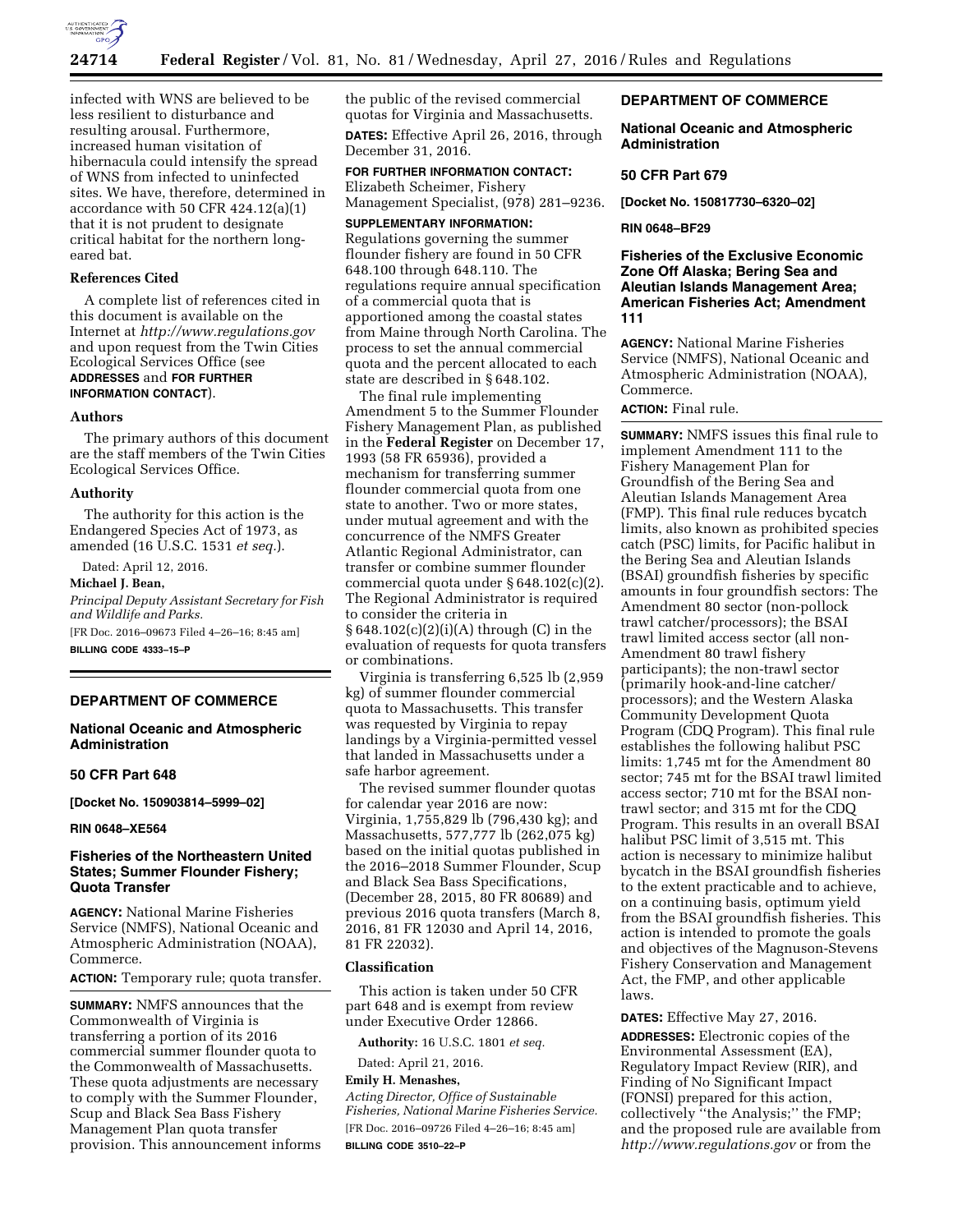NMFS Alaska Region Web site at *[http://alaskafisheries.noaa.gov.](http://alaskafisheries.noaa.gov)*  **FOR FURTHER INFORMATION CONTACT:**  Rachel Baker or Mary Alice McKeen, 907–586–7228.

#### **SUPPLEMENTARY INFORMATION:**

### **Background**

NMFS manages the groundfish fisheries in the Exclusive Economic Zone (EEZ) of the BSAI under the FMP. The North Pacific Fishery Management Council (Council) prepared, and the Secretary of Commerce (Secretary) approved, the FMP pursuant to the Magnuson-Stevens Fishery Conservation and Management Act (Magnuson-Stevens Act) and other applicable laws. Regulations implementing the FMP appear at 50 CFR part 679. General regulations that pertain to U.S. fisheries appear at 50 CFR part 600. NMFS manages fishing for Pacific halibut through regulations established under the authority of the Northern Pacific Halibut Act of 1982.

NMFS published the Notice of Availability for Amendment 111 on October 29, 2015 (80 FR 66486) with comments invited through December 28, 2015. NMFS published the proposed rule to implement Amendment 111 on November 16, 2015 (80 FR 71650) with comments invited through December 16, 2015. The Secretary approved Amendment 111 on January 20, 2016. NMFS received 39 unique comments on the FMP and proposed rule from 17 different commenters. A summary of these comments and the responses by NMFS are provided under the heading Response to Comments below. These comments did not result in any change to the proposed rule.

A detailed review of the provisions of Amendment 111, the proposed regulations to implement Amendment 111, and the rationale for these regulations is provided in the preamble to the proposed rule (80 FR 71650, November 16, 2015) and is not repeated here (see **ADDRESSES**). The preamble to this final rule provides a brief review of the regulatory changes made by this final rule. In this preamble, unless otherwise noted, the citations to regulations are to the regulations that will be in place after the effective date of this final rule.

NMFS manages halibut PSC, also known commonly as halibut bycatch, in

groundfish fisheries under the authority of the Magnuson-Stevens Act. Under Section 3.6.1 of the FMP, and the implementing regulation at § 679.21(a)(2), prohibited species are Pacific halibut, Pacific herring, Pacific salmon and steelhead, king crab, and Tanner crab. Under the FMP and the regulations, prohibited species must be avoided while fishing for groundfish and must be returned to the sea with a minimum of injury except where retention is required or authorized by law.

Under the Magnuson-Stevens Act, bycatch includes fish that are discarded for any reason, including discards required by regulation, or for economic reasons, such as the fact that the fish might be of an undesirable size, sex, or quality (16 U.S.C. 1802 (3); 16 U.S.C. 1802 (9)). Halibut PSC is one type of bycatch; it is a regulatory discard. Regulations at § 679.21(a)(2) require the discard of all halibut that is caught while directed fishing for groundfish in the BSAI or the Gulf of Alaska. A limited exception to this discard requirement is provided for donations of halibut made under the prohibited species donation program authorized in regulation at § 679.26. In this preamble, when NMFS refers to halibut bycatch, NMFS means halibut PSC.

Pacific halibut (*Hippoglossus stenolepis*) is fully utilized in the waters off Alaska as a target species in subsistence, personal use, recreational (sport), and commercial halibut fisheries. Halibut is also incidentally taken as bycatch in groundfish fisheries. Although participants in the groundfish fisheries are under an obligation to avoid halibut, all halibut cannot be avoided. The groundfish fisheries cannot be prosecuted without some amount of halibut bycatch because groundfish and halibut occur in the same areas at the same times and because no fishing gear or technique has been developed that can avoid all halibut bycatch.

Although halibut is taken as bycatch by vessels using all types of gear (trawl, hook-and-line, pot, and jig gear), halibut bycatch primarily occurs in the trawl and hook-and-line groundfish fisheries. Halibut bycatch occurs in both the Gulf of Alaska and the BSAI. The greatest portion of halibut bycatch occurs in the BSAI. NMFS manages halibut bycatch

in the BSAI groundfish fisheries by (1) establishing halibut PSC limits for trawl and non-trawl fisheries; (2) apportioning those halibut PSC limits to groundfish sectors, fishery categories, and seasons; and (3) managing groundfish fisheries to prevent halibut PSC use from exceeding the established limits. The proposed rule contains a detailed explanation of halibut bycatch management in the BSAI groundfish fisheries (80 FR 71650, 71654–71660, November 16, 2015).

Consistent with National Standard 1 and National Standard 9 of the Magnuson-Stevens Act, the Council and NMFS use halibut PSC limits in the BSAI groundfish fisheries to minimize bycatch to the extent practicable as required by National Standard 9, while achieving, on a continuing basis, optimum yield from the groundfish fisheries as required by National Standard 1. With one limited exception, groundfish fishing is prohibited once a halibut PSC limit has been reached for a particular sector, fishery, or season, depending on the particular halibut PSC limit. The limited exception is that groundfish fishing in the pollock/Atka mackerel/''other species'' trawl fishery is not prohibited if that fishery reaches its halibut PSC limit. (80 FR 71650, 71658, November 16, 2015). Although there is no formal regulatory constraint, this fishery (pollock/Atka mackerel/ ''other species'') has not exceeded its halibut PSC limit in recent years (*i.e.,*  2013, 2014 and 2015).

The use of halibut PSC limits in the groundfish fisheries reduces halibut bycatch and promotes conservation of the halibut resource. Halibut bycatch in the groundfish fisheries may affect commercial, sport, and subsistence halibut fishing opportunities by decreasing the amount of halibut available for those fisheries. Therefore, the Council and NMFS establish halibut PSC limits to balance the needs of fishermen, fishing communities, and U.S. consumers that consume halibut and groundfish.

### **Actions Implemented by This Rule**

This final rule changes the halibut PSC limits for BSAI groundfish fisheries. This table shows the current halibut PSC limits and the halibut PSC limits that will be in effect with this final rule.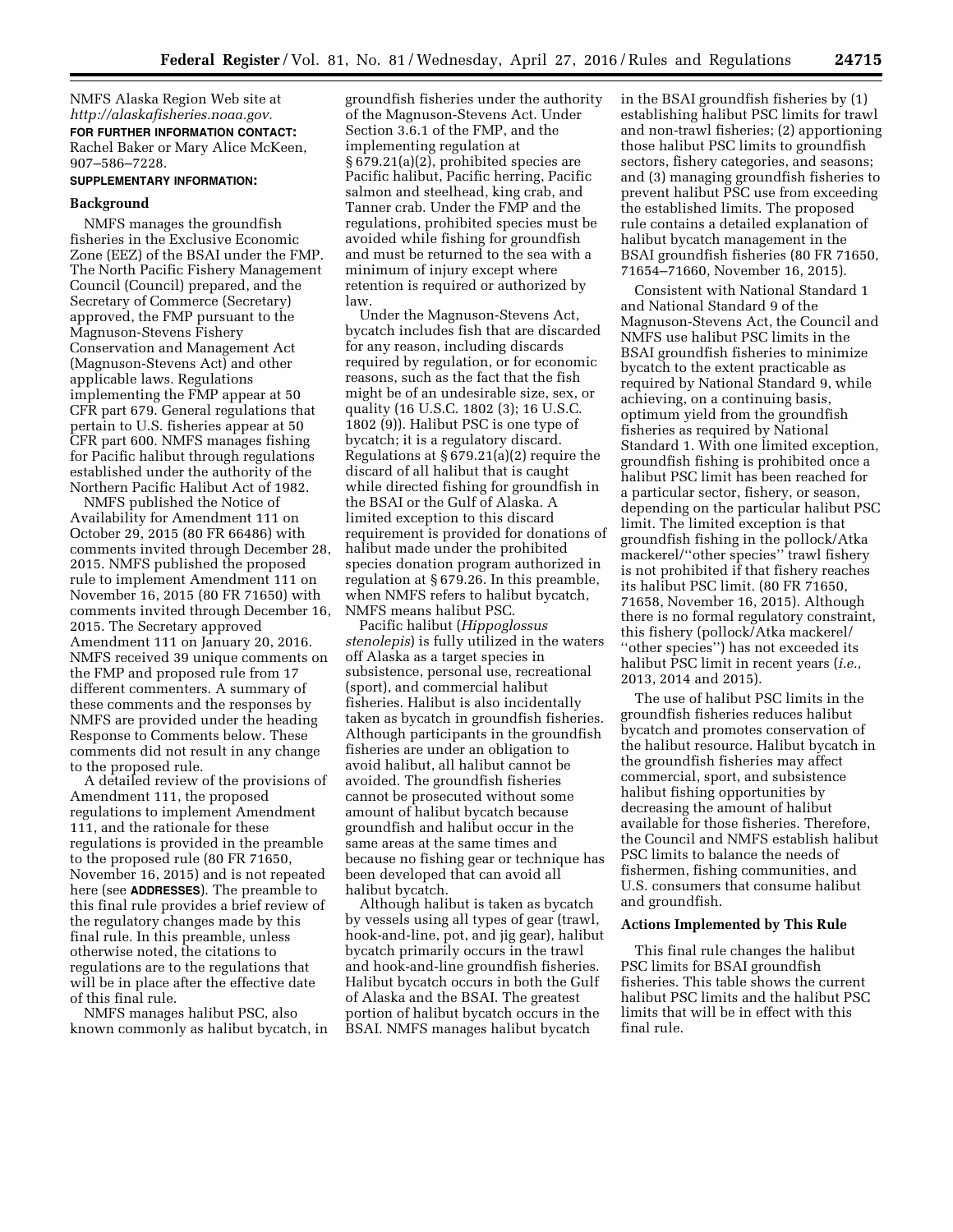| <b>BSAI Groundfish fisheries—sectors</b> | Description of sector                                                                                                                                      | Previous<br>halibut PSC<br>limit<br>(mt) | <b>Halibut PSC</b><br>limit<br>established<br>under this<br>final rule<br>(mt) | Percentage<br>decrease from<br>the previous<br>halibut PSC<br>limit |
|------------------------------------------|------------------------------------------------------------------------------------------------------------------------------------------------------------|------------------------------------------|--------------------------------------------------------------------------------|---------------------------------------------------------------------|
|                                          | Non-pollock trawl catcher/processors<br>All other trawl catcher/processors<br>Primarily hook-and-line catcher/processors<br>Vessels fishing for CDQ groups | 2,325<br>875<br>833<br>393<br>4.426      | 1.745<br>745<br>710<br>315<br>3.515                                            | 25<br>15<br>15<br>20<br>21                                          |

PSC limits are stated in metric tons of halibut mortality.

CDQ Program = Western Alaska Community Development Quota Program.

With one exception, this final rule does not change the complex process for apportioning halibut PSC limits among sectors, fisheries, and seasons (see regulations at § 679.21(b)). The exception is that this final rule makes a single process change to halibut PSC apportionment for the CDQ Program. Under current regulations, the allocation of halibut PSC to the CDQ Program is made as a Prohibited Species Quota Reserve (PSQ Reserve) that is derived partly from the halibut PSC limit established for the trawl fisheries and partly from the halibut PSC limit for the non-trawl fisheries. This final rule establishes a separate halibut PSC limit for the CDQ Program. The halibut PSC limit for the CDQ Program will be established specifically in regulation, and will no longer be derived from the halibut PSC limit established for the trawl and non-trawl fisheries.

For a full description of the apportionment of halibut PSC among the BSAI groundfish fisheries, see the section in the preamble to the proposed rule, ''Halibut Bycatch Management in the BSAI Groundfish Fisheries'' (80 FR 71650, 71655–71656, November 16, 2015).

#### **Summary of Regulatory Changes**

This final rule makes the following changes to regulations at 50 CFR part 679:

• Moves the general provisions on prohibited species bycatch management from § 679.21(b) to § 679.21(a).

• Moves all the provisions on BSAI halibut bycatch management in current § 679.21(e) to a new § 679.21(b) and reorganizes the provisions in the new § 679.21(b) to improve clarity.

• Establishes new BSAI halibut PSC limits in § 679.21(b): 1,745 mt for the Amendment 80 sector; 745 mt for the BSAI trawl limited access sector; 710 mt for the BSAI non-trawl sector; and 315 mt for the CDQ Program.

• Uses the term ''PSC allowance'' rather than ''bycatch allowance'' in § 679.21(b) and uses the term ''PSC'' rather than ''incidental catch'' in § 679.21(b)(1)(ii)(C).

• Changes cross-references from § 679.21(e) to § 679.21(b) where necessary.

• Changes the BSAI halibut PSC limits in Table 35 and Table 40 to the new limits.

#### **Changes From the Proposed Rule**

This final rule does not change any of the regulations as proposed in the proposed rule (80 FR 71650, November 16, 2015).

### **Response to Comments**

NMFS received 39 unique comments on the proposed rule or Amendment 111 from 17 commenters. The 17 commenters consisted of six individuals; three fishing industry groups, one of which represents Amendment 80 participants, one of which represents hook-and-line catcher/ processors, one of which represents predominantly hook-and-line catcher vessels; three Alaska Native Tribal Organizations; one Alaska Native Village Corporation; one non-profit corporation engaged in commercial fishing; one for-profit corporation engaged in wilderness marine tours; one conservation organization; and one anonymous comment.

Of the 17 commenters, 14 explicitly supported adoption of the proposed halibut PSC reductions. Most of these commenters (12 out of 14) favored larger halibut PSC limit reductions. The comment from the corporation engaged in wilderness tours was the only comment that recommended that the Secretary disapprove Amendment 111. The comment from the Amendment 80 fishing industry group questioned whether the proposed halibut PSC limit reductions were practicable but did not recommend disapproval of Amendment 111 or rejection of the proposed rule.

In responding to these comments, when NMFS refers to Amendment 111, unless otherwise noted, NMFS means Amendment 111 and this final rule implementing Amendment 111. There

were no public comments asserting that the proposed rule is not consistent with Amendment 111, and NMFS did not make any changes from the proposed to this final rule. Therefore, NMFS' responses to comments on Amendment 111 also apply to the proposed and final rules.

### *Comments Related to the Magnuson-Stevens Act and National Standards Generally*

*Comment 1:* Amendment 111 should be approved and implemented.

*Response:* The Secretary, through his designee, the Assistant Administrator for Fisheries, approved Amendment 111 on January 20, 2016, and implements Amendment 111 with this final rule. The Secretary concluded that the PSC limit reductions in Amendment 111 are consistent with the Magnuson-Stevens Act including the national standards and other applicable law.

*Comment 2:* Twelve commenters stated they were in favor of the Secretary approving Amendment 111 but would have preferred larger reductions in the PSC limits. Some of these commenters stated that Amendment 111 was a ''first step,'' was ''a step in the right direction,'' and was "a positive action," to reducing BSAI halibut bycatch.

*Response:* Before the Council recommended Amendment 111 for approval and implementation by the Secretary, the Council reviewed an extensive record that included the Analysis, input from Council and NMFS staff, and extensive public testimony. The Council considered a broad range of potential halibut PSC limit reductions, and recommended Amendment 111 only after considering halibut PSC limit reductions that ranged from 10 to 50 percent lower than the current halibut PSC limits in each BSAI groundfish sector. The Council recommended halibut PSC limit reductions within the range of the alternatives considered.

The Council concluded, and the Secretary agreed, that Amendment 111 is consistent with all national standards,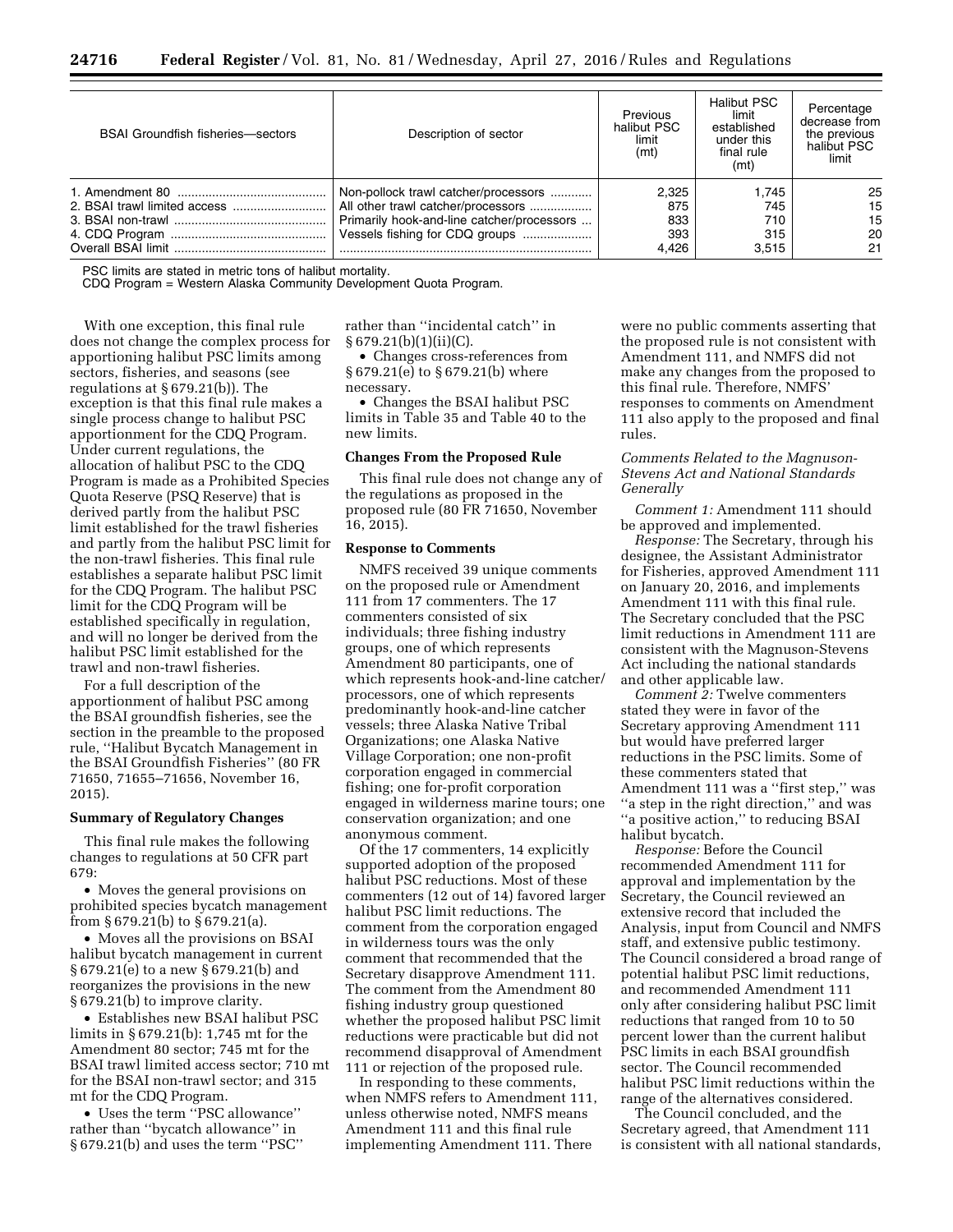and specifically the directive in National Standard 9 to minimize halibut PSC to the extent practicable while preserving the potential for the harvest of optimum yield in the BSAI fisheries consistent with National Standard 1. The Council also concluded, and the Secretary agreed, that Amendment 111 would take into account the effect of halibut PSC limit reductions on communities dependent on the groundfish fisheries and communities dependent on the halibut fishery consistent with National Standard 8. The Council concluded, and NMFS agrees, that the PSC limits reductions in Amendment 111 met the purpose and need for this action, namely to minimize bycatch to the extent practicable while preserving the potential for optimum yield from the groundfish fisheries. (Section 1.2 of Analysis) The rationale for rejecting larger PSC reductions in each sector is explained in the proposed rule (80 FR 71650, 71663—71668, November 16, 2015) and is summarized in the response to Comment 14.

*Comment 3:* NMFS should adopt the BSAI halibut PSC limits in Amendment 111 by implementing a final rule with those reductions. However, NMFS should reject the part of the proposed rule that asserts that the proposed rule complies with the Magnuson-Stevens Act because Amendment 111 does not represent a proper balancing of the national standards in the Magnuson-Stevens Act.

*Response:* As explained in response to Comments 1 and 2, the Secretary determined that Amendment 111 is consistent with the national standards and other applicable law and approved Amendment 111 on January 20, 2016.

*Comment 4:* The Secretary should disapprove Amendment 111, withdraw the proposed rule, and instruct the Council to expedite the preparation of a new FMP amendment that recommends larger halibut PSC limit reductions.

*Response:* As explained in response to Comments 1 and 2, the Secretary has determined that Amendment 111 is consistent with the national standards and other applicable law and approved Amendment 111 on January 20, 2016. The Council recommended Amendment 111 after considering halibut PSC limit reductions that were 10 to 50 percent lower than the current halibut PSC limits in each BSAI groundfish sector. The Council concluded that larger reductions are not practicable and would reduce the net benefit to the nation. The rationale the Council and NMFS used for concluding that larger reductions in PSC limits are not practicable is described in the preamble to the proposed rule. (80 FR 71650,

71663–71668, November 16, 2015). See also responses to Comments 2 and 14.

*Comment 5:* The proposed rule concluded that the halibut PSC limit reductions for the Amendment 80 sector would provide the greatest benefit to the nation. (80 FR 71650, 71664, November 16, 2015) In reaching this conclusion, NMFS did not consider the high value of the halibut fishery and resource.

*Response:* NMFS agrees that halibut has a high socioeconomic value but disagrees that the Analysis for this action did not take that into account. The Analysis contains numerous sections that describe the value of the commercial halibut fishery and summarize the potential impact of halibut PSC reductions ranging from 10 to 50 percent lower than the current halibut PSC limits in each sector (see Sections 4, 5 and Appendix D in the Analysis). For each level of halibut PSC limit reduction analyzed, the Analysis evaluated possible benefits to the directed halibut fishery by looking at the estimated increase in wholesale revenues in the directed halibut fishery that would occur from each level of reduction. The wholesale revenues in the directed halibut fishery are based on the estimated price per pound for halibut sold (see, *e.g.,* Table ES–4 and ES–5 in the Analysis).

The Analysis also looked at the socioeconomic value of halibut among the various communities that participate in the halibut fisheries. Section 4.5.3 and Appendix C of the Analysis described the socioeconomic impacts of the alternatives analyzed by the Council before it selected a preferred alternative. Appendix C looked at various metrics to measure the value of the directed halibut fisheries to communities including vessel ownership related to the directed commercial halibut fishery and employment related to the directed commercial halibut fishery. Appendix C also evaluated the value of halibut, and the potential impacts from the action alternatives, on the subsistence fisheries, and Section 3.1.4.3 assessed the potential impact of Amendment 111 on sport halibut fisheries.

*Comment 6:* NMFS should take, or commit to taking, the following additional actions to reduce halibut bycatch: Additional reductions in the halibut PSC limits; modifications to the process for annual groundfish total allowable catch (TAC) allocations to better incorporate concerns about halibut bycatch; adopting an abundance-based management for halibut so that PSC limits in some way automatically decrease when halibut is scarce and automatically increase when halibut is abundant; adopting a

performance standard for halibut PSC management by the Amendment 80 sector; mandating deck sorting to ensure halibut are returned to sea as soon as possible to reduce the mortality of halibut bycatch; limiting the reallocation of halibut PSC from the BSAI trawl limited access sector to the Amendment 80 sector so that unused halibut PSC in the BSAI trawl limited access sector is not fully used; and adopting area closures for the BSAI groundfish fisheries on a seasonal basis to reduce the potential impacts of groundfish fisheries on halibut habitat.

*Response:* The actions suggested by the commenters are outside the scope of this final rule. NMFS notes that the Council and NMFS, in conjunction with the IPHC, are considering a range of actions to improve the management of halibut PSC. Several of the actions suggested by the commenter are under consideration. A partial list of actions underway or under consideration follows:

• A joint meeting to promote a more collaborative approach to halibut management in February 2015;

• The development of a halibut framework document to further the objective to balance the needs of directed halibut users and halibut bycatch users in the BSAI and Gulf of Alaska. This framework document will be reviewed by the Council in April 2016;

• The establishment of a work group comprised of Council, NMFS, and IPHC staff to evaluate linking halibut PSC limits to a metric or metrics of halibut abundance in December 2015;

• Beginning in December 2015, annual reporting by Amendment 80 cooperatives describing their ongoing efforts to avoid halibut bycatch to ensure halibut PSC use is below the halibut PSC limits that would be established for the Amendment 80 cooperatives under this final rule; and

• NMFS' approval of an expedited exempted fishing permit in 2015 to evaluate halibut deck sorting as a means to reduce halibut bycatch mortalities (Appendix A–7 of the Analysis). NMFS is currently processing an application for an additional exempted fishing permit to test halibut deck sorting methods for 2016.

For a more complete description of the range of actions being considered by the Council, IPHC, and NMFS to address halibut bycatch management, please see the newsletters on the Council's Web site: *[http://](http://www.npfmc.org/npfmc-newsletters/) [www.npfmc.org/npfmc-newsletters/.](http://www.npfmc.org/npfmc-newsletters/)*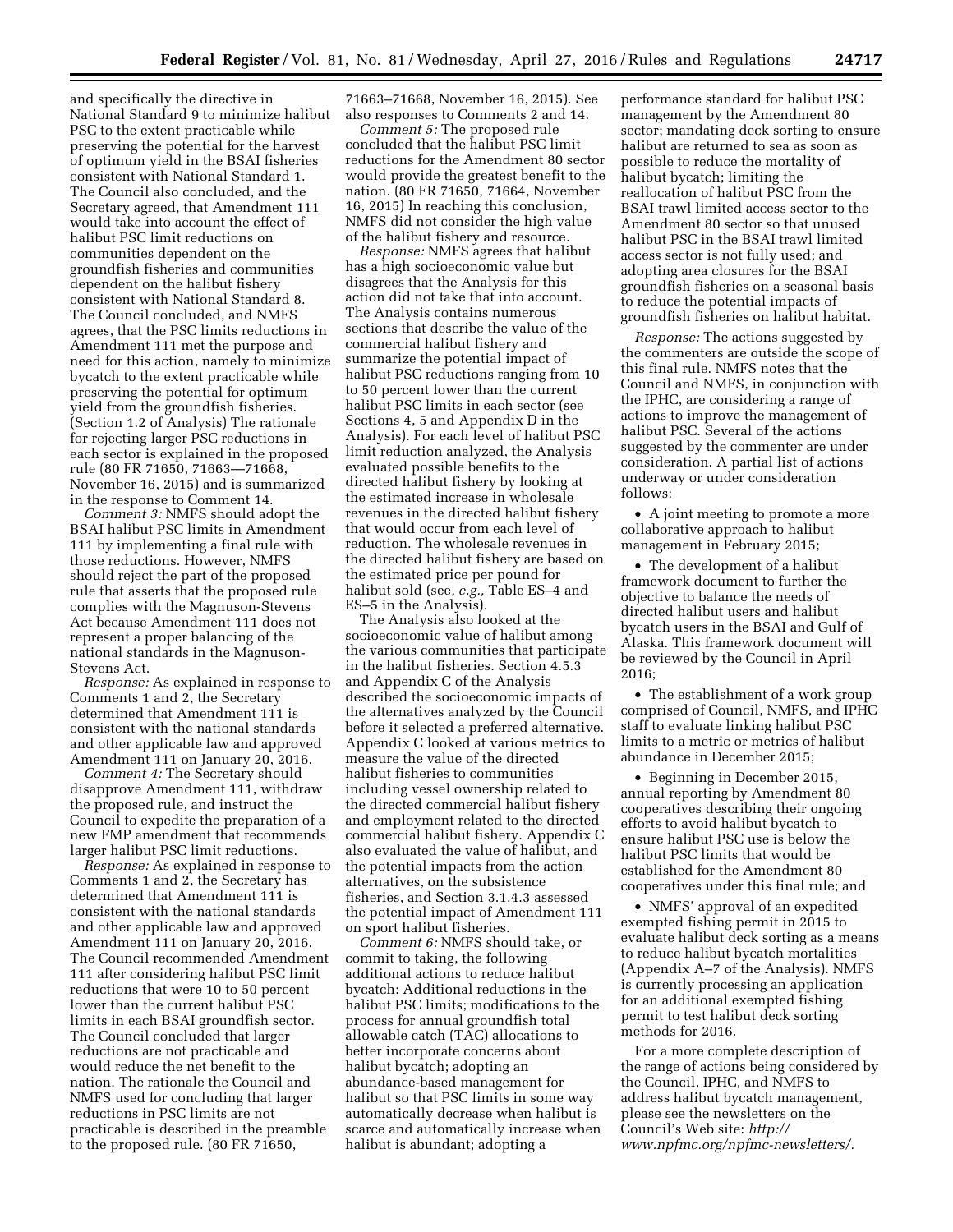### *Comments Associated With Specific National Standards*

*Comment 7:* Under National Standard 1, an FMP should prevent overfishing while achieving, on a sustainable basis, the ''optimum yield'' from a fishery. The definition of optimum yield in the Magnuson-Stevens Act states that the optimum yield is the amount of fish that ''will provide the greatest overall benefit to the Nation, particularly with respect to food production and recreational opportunities, and taking into account the protection of marine ecosystems.'' (16 U.S.C. 1802(33)) Halibut bycatch is preventing the directed halibut fishery from achieving optimum yield.

*Response:* Halibut does not have an ''optimum yield'' within the Magnuson-Stevens Act definition because halibut is not managed pursuant to the Magnuson-Stevens Act. Halibut is managed under the Convention between the United States and Canada for the Preservation of the Halibut Fishery of the North Pacific Ocean and Bering Sea (Convention), signed at Ottawa, Ontario, on March 2, 1953, as amended by a Protocol Amending the Convention (signed at Washington, DC on March 29, 1979). The Convention is implemented in the U.S. by the Northern Pacific Halibut Act of 1982 (Halibut Act). Therefore halibut bycatch is not preventing the achieving of optimum yield in the directed halibut fishery because halibut does not have an ''optimum yield'' established under the Magnuson-Stevens Act.

Pursuant to the Convention, the International Pacific Halibut Commission (IPHC) makes stock assessment and catch limit decisions for halibut. Although the IPHC does not establish an ''optimum yield'' for halibut, the IPHC harvest policy includes a harvest control rule that reduces commercial harvest rates linearly if the stock is estimated to have fallen below established thresholds for female spawning biomass. These harvest control rules would severely curtail the commercial halibut fishery during times of particularly poor stock conditions. The current status of the halibut stock has not triggered the application of the IPHC's restrictive harvest control rules. (Proposed Rule, 80 FR 71650, 71652, November 16, 2015). Even without any reduction in halibut PSC limits, the halibut stock is stable or potentially increasing slightly in overall abundance, as measured by the IPHC stock assessment of exploitable halibut biomass and female spawning biomass. (Section 3.1.1 of the Analysis; 80 FR 71650, 71651, November 16, 2015).

Amendment 111 does, however, seek to reduce halibut bycatch in the BSAI groundfish fisheries to the extent practicable as required by National Standard 9. If halibut bycatch is decreased, there will be more halibut available for the IPHC to allocate to the directed halibut fisheries: Commercial, sport and subsistence. NMFS therefore expects that this action will decrease halibut PSC use and will make more halibut available for the directed halibut fisheries.

*Comment 8:* Amendment 111 does not properly balance National Standard 1 and National Standard 9. NMFS has described the purpose of the amendment as limiting ''the use of PSC limits to minimize halibut bycatch in the groundfish fisheries, to the extent practicable, while achieving, on a continuing basis, optimum yield from the groundfish fisheries.'' (*e.g.,* Notice of Availability, 80 FR 66486, 66487, October 29, 2015; Proposed Rule, 80 FR 71650, 71651, November 16, 2015). These statements indicate that halibut PSC limit reductions are only practicable if the reductions allow for optimum yield in the groundfish fishery. National Standard 1 and National Standard 9, read together, require that necessary and practicable bycatch reduction measures must be implemented, even if that results in a downward adjustment in the optimum yield of the BSAI groundfish fishery.

*Response:* The preferred alternative that is implemented by this final rule balances the need to minimize halibut bycatch to the extent practicable, consistent with National Standard 9, with the requirement to achieve optimum yield in the groundfish fishery, consistent with National Standard 1. In developing the preferred alternative, NMFS and the Council have appropriately balanced obligations under National Standard 1 and National Standard 9.

*Section 1.2 of the Analysis states:*  ''The purpose of the proposed action is to minimize halibut PSC in the commercial groundfish fisheries to the extent practicable, *while preserving the potential for the optimum harvest of the groundfish TACs assigned to the trawl and non-trawl sectors.''* (emphasis added) The preferred alternative selected by the Council and implemented by this final rule preserves the potential for the BSAI groundfish fisheries to achieve optimum yield by harvesting the TACs assigned to the different BSAI groundfish fisheries. However, this final rule may result in some BSAI groundfish fisheries, in some years, harvesting less than their TACs.

The Council and NMFS did not exclude the preferred alternative implemented by this final rule because it may result in a decrease in groundfish harvests in some groundfish fisheries in some years. The Analysis before the Council and NMFS states that the halibut PSC limit reductions imposed under Amendment 111 may result in decreased harvests by the BSAI groundfish fisheries. The preamble to the proposed rule states that Amendment 111 is likely to result in groundfish harvests below the TACs for several fisheries prosecuted by the Amendment 80 sector. (80 FR 71,650, 71,663, November 16, 2015)

The Analysis estimates that Amendment 111 could result in groundfish harvest reductions in the Amendment 80 sector between 9,500 mt and 25,700 mt each year during the 10 year period considered (2014 to 2023) in the Analysis, for a total possible reduction of 95,000 mt to 257,000 mt over this 10-year period. As described in the Analysis, this could translate to a reduction in wholesale revenues for groundfish fishery participants between \$6.2 million and \$18.7 million for each year during this 10-year period, for a total of \$62 million to \$187 million throughout this 10-year period (Table ES–4 of Analysis; 80 FR 71650, 71663, November 16, 2015).

This rule provides the flexibility for participants in the groundfish fisheries to potentially harvest the TAC assigned to their fisheries. This rule minimizes bycatch to the extent practicable by recognizing that different sectors of the groundfish fisheries have available different tools to minimize halibut bycatch (see also responses to Comments 14 and 15). The fact that this rule will reduce halibut PSC limits, and likely result in reductions in groundfish harvests, supports the conclusion that Amendment 111 reflects a wellreasoned and articulated balance between National Standards 1 and 9.

*Comment 9:* Social and economic factors must be considered when establishing optimum yield under National Standard 1. The proposed rule does not discuss this requirement.

*Response:* The commenter is correct that social and economic factors are considered when establishing the optimum yield for a fishery. Optimum yield, as defined in the Magnuson-Stevens Act, is that amount of fish which ''will provide the greatest overall benefit to the Nation, particularly with respect to food production and recreational opportunities, and taking into account the protection of marine ecosystems'' and the amount of fish which "is prescribed as such on the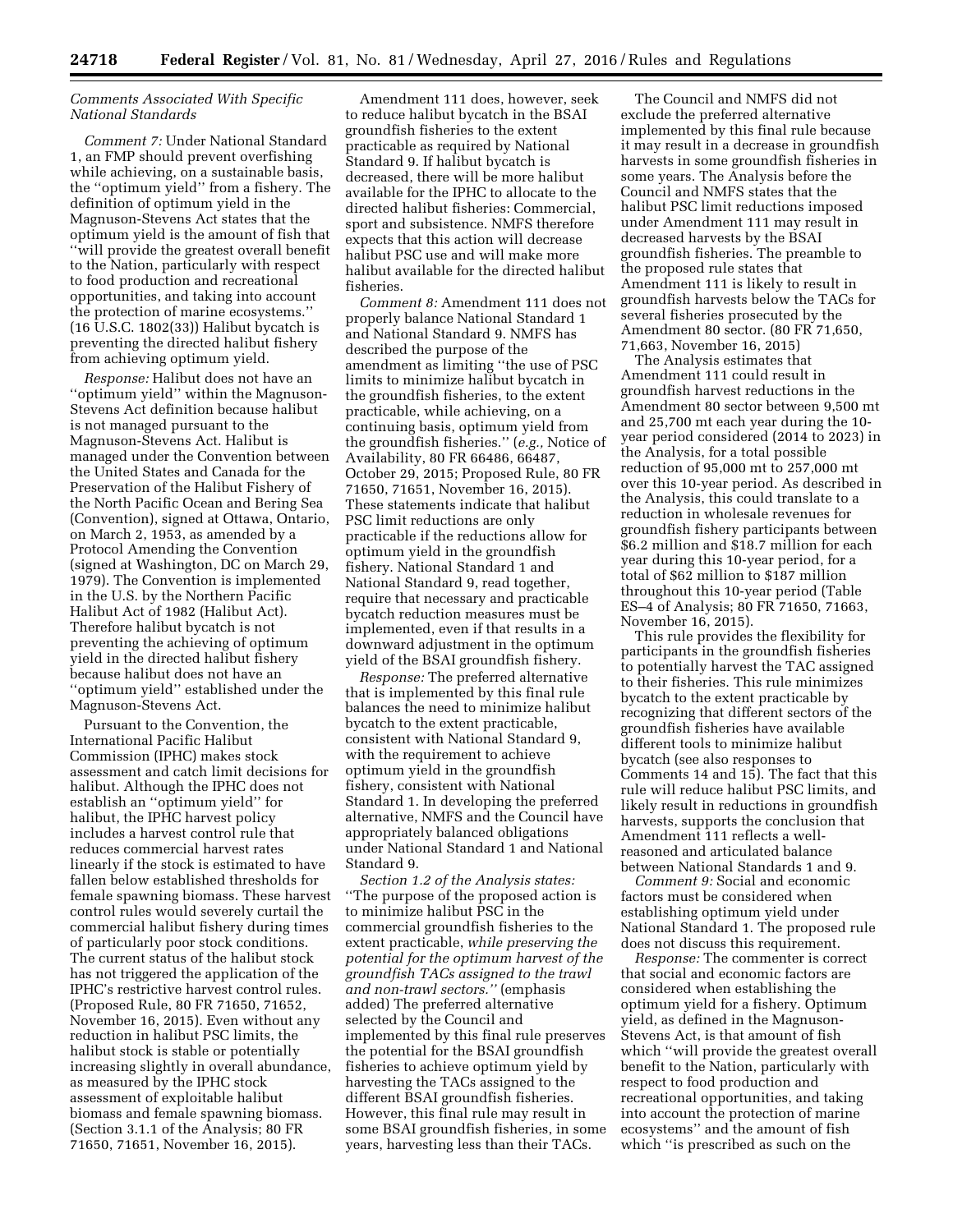basis of the maximum sustainable yield from the fishery, as reduced by any relevant economic, social, or ecological factor'' (16 U.S.C. 1802(33)(A); 16 U.S.C. 1802(33)(B)). Amendment 111 and the proposed rule did not propose to change the optimum yield of the BSAI groundfish fisheries, which is specified in regulations as a range from 1.4 million to 2.0 million metric tons. (§ 679.20(a)(1)(i)(A)) Therefore NMFS did not elaborate on the factors that go into establishing optimum yield. As noted in the response to Comment 7, the requirement to establish an optimum yield does not apply to halibut.

Although Amendment 111 does not change the optimum yield established for the BSAI groundfish fisheries, fishery regulations require that the total of the TACs for the BSAI groundfish fisheries must come within the optimum yield range. (§ 679.20(a)(2)) As noted also in the response to Comment 8, the proposed rule acknowledged that Amendment 111 would likely decrease groundfish harvests below TAC for the Amendment 80 sector (80 FR 71650, 71663, November 16, 2015). The Council concluded, and NMFS agrees, that the likely economic loss from foregone harvests under this final rule is outweighed by the potential decrease in halibut bycatch and the potential increase in halibut available for the directed halibut fisheries.

*Comment 10:* Amendment 111 is not fair and equitable under National Standard 4. A fundamental flaw in the proposed rule and the Analysis is that the Analysis uses the status quo halibut PSC limits as the baseline for analysis. That is not fair because the directed halibut fishery has declined 63 percent in Area 4 and 67 percent in Area 4CDE from 2003 through 2013.

*Response:* The Analysis does evaluate a ''no action'' or ''Status Quo'' alternative. When taking action, NMFS is under an obligation to analyze a ''no action'' alternative in the Environmental Assessment portion of the Analysis. (Section 5.03b, NOAA Administrative Order 216–6, May 20, 1999, available at *<http://www.nepa.noaa.gov/>*) The Environmental Assessment would have been deficient if it did not analyze a ''no action'' or ''Status Quo'' alternative. Whether Amendment 111 is consistent with National Standard 4 is a separate question.

The Council and NMFS determined, and the Secretary concluded, that Amendment 111 is consistent with National Standard 4 (see Section 6.1 of Analysis). National Standard 4 provides that ''conservation and management measures shall not discriminate between residents of different states. If

it becomes necessary to allocate or assign fishing privileges among various U.S. fishermen, such allocation shall be A) fair and equitable to all such fishermen, B) reasonably calculated to promote conservation, and C) carried out in such a manner that no particular individual, corporation, or other entity acquires an excessive share of such privileges.'' (16 U.S.C. 1851).

Amendment 111 does not discriminate between residents of specific states. Amendment 111 does not use residency of any fishermen, or group of fishermen, as a criterion for reduction of a PSC limit in any sector.

Amendment 111 is fair and equitable to the fishermen affected by Amendment 111. Amendment 111 reduces the PSC limits for a legitimate objective. Amendment 111 seeks to minimize halibut PSC to the extent practicable while maintaining, on a continuing basis, the potential to achieve optimum yield from the groundfish fishery. Amendment 111 achieves that objective fairly and equitably by decreasing halibut PSC limits by sector and by establishing the PSC reduction for each sector based on an evaluation of what is practicable for that sector.

The Council recommended Amendment 111 after analyzing a status quo alternative (no reductions in the halibut PSC limits for each sector) and alternatives with reductions ranging from 10 to 50 percent lower than the current halibut PSC limits in each sector. The Analysis showed that residents of various states, including Alaska and states of the Pacific Northwest, participate in the directed groundfish fisheries and the directed halibut fisheries and may be affected by this final rule. For each groundfish sector in the groundfish fisheries and for the directed halibut fisheries, the Analysis describes the participants in each fishery (Section 4.4 and 4.5 of Analysis) and the effects of each alternative, including the status quo alternative, on the groundfish fisheries and the directed halibut fisheries (Section 4.7 through 4.14 of Analysis).

In developing Amendment 111, the Council and NMFS recognized that under the status quo, the directed halibut fisheries have experienced reductions in catch limits as the halibut stock has declined (Section 4.5. of Analysis). The Analysis sets out the percentage declines cited in the comment (see text associated with Table 4–85 and Table 4–86 in Section 4.5.1 of Analysis). The Council and NMFS recognize that the reductions in halibut PSC limits in Amendment 111 will likely increase the halibut available for

the directed fisheries and, in some years, may reduce groundfish harvests and therefore revenues for participants in the directed groundfish fisheries (Table ES–4 of Analysis; 80 FR 71650, 71663, November 16, 2015).

Amendment 111 is reasonably calculated to promote conservation consistent with National Standard 4. The Council and NMFS do not anticipate that Amendment 111 will have a significant effect on overall halibut mortality but do expect it to have a limited conservation benefit. The IPHC's current measure for a juvenile halibut is a halibut that is 26 inches and under or ''U26 halibut.'' (Section 3.1.2.1 of Analysis) In response to this rule, the IPHC may increase the catch limits for the directed commercial halibut fishery. Even if the IPHC does that, U26 halibut still may not be retained by any fishery. This rule is expected to have a limited conservation benefit because decreasing bycatch overall will decrease bycatch of U26 halibut. Some of those U26 halibut will mature and, of those, some will reproduce.

The preamble to the proposed rule described the estimated limited conservation benefit from this action. (80 FR 71650, 71662, November 16, 2015). The Council determined, and NMFS agrees, that the reduction in U26 mortality from this action ranges from 188,000 to 210,000 pounds annually compared to the status quo. (Section 3.1.5.3 of Analysis) This conservation benefit is limited because this number of U26 halibut comprises a small proportion of the total female spawning biomass of halibut. This number of U26 halibut (188,000 to 210,000 pounds) is substantially less than 1 percent of the total female spawning biomass which, in 2015, was estimated to be 215.10 million pounds (Table 3–1 of Analysis).

Finally, consistent with National Standard 4, Amendment 111 does not result in any particular individual, corporation, or other entity acquiring an excessive share of the PSC reductions in Amendment 111. The reductions in PSC limits are spread across the individuals within each sector. The reductions in PSC limits do not change the amount of PSC that each participant in a sector has relative to other participants in the sector.

*Comment 11:* National Standard 5 requires that ''conservation and management measures consider efficiency; except no such measure shall have economic allocation as its sole purpose.'' (16 U.S.C. 1851) The guideline in Federal regulation for applying National Standard 5 states that ''efficiency'' refers to the wise use of all resources involved in the fishery,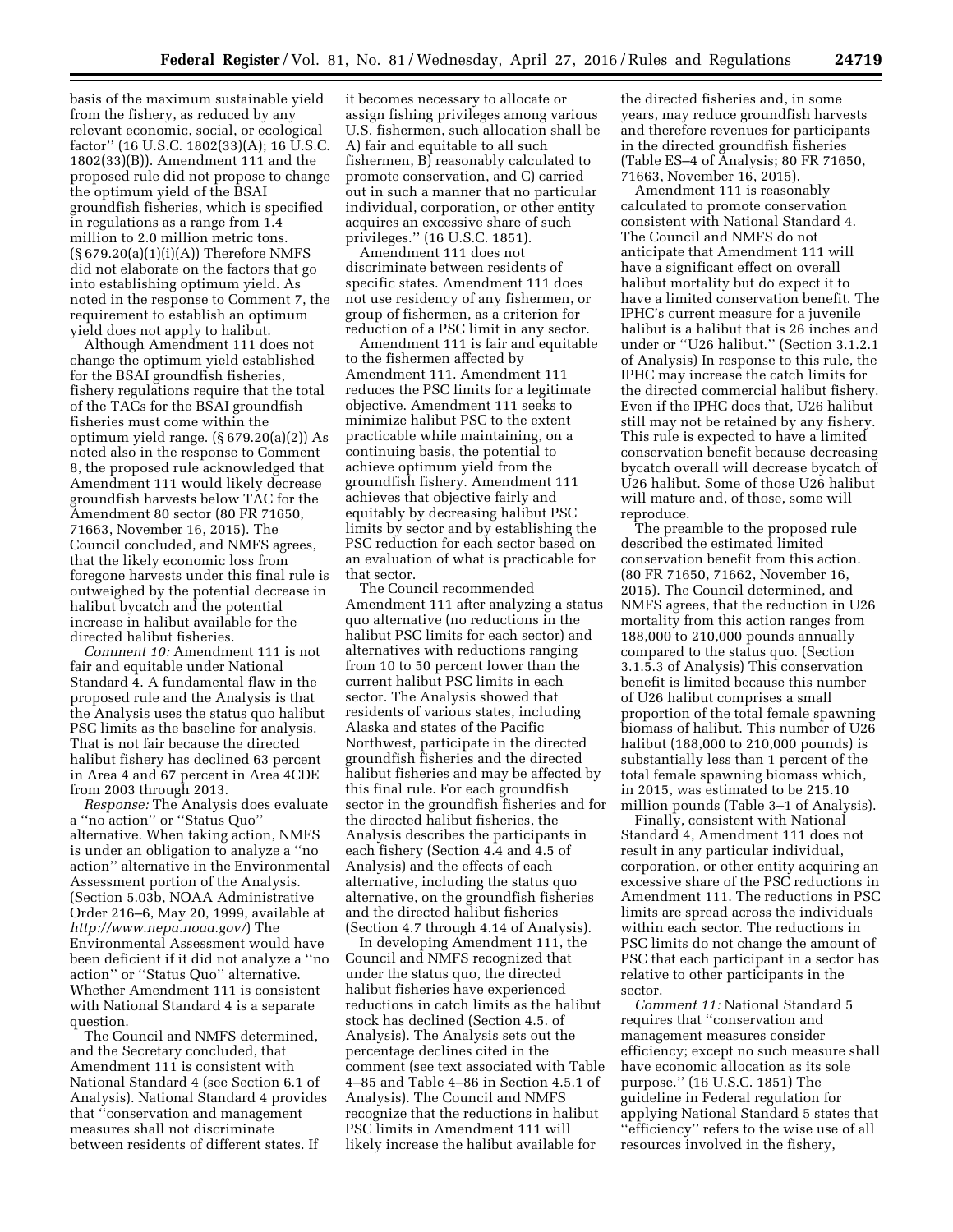including ecological resources (50 CFR 600.330(e)). Reducing halibut bycatch reduces waste and constitutes wise and efficient use of the resource.

*Response:* NMFS agrees that reducing halibut bycatch constitutes a wise and efficient use of the resource, but accepts that some level of halibut bycatch is inevitable in the prosecution of the BSAI groundfish fisheries. Halibut bycatch is a function of the overlapping distribution of groundfish and halibut as well as regulatory requirements established by NMFS and the IPHC that require the discard of halibut harvested with trawl gear or in fisheries other than defined commercial, sport, and subsistence fisheries. Therefore, the current regulatory structure ensures that some degree of halibut bycatch must occur. The Council concluded, and NMFS agrees, that Amendment 111 reduces halibut PSC, or halibut bycatch, by the BSAI groundfish fisheries to the extent practicable consistent with National Standard 9.

*Comment 12:* Amendment 111 is not consistent with National Standard 8. The Analysis does not adequately evaluate the cultural and socioeconomic benefits of the halibut resource to the isolated communities of the Bering Sea, especially St. Paul and St. George, and the dozens of coastal communities throughout Alaska and the entire Pacific Coast that depend on the halibut resource for subsistence, sport, and commercial fishing and that are negatively affected by halibut bycatch.

*Response:* National Standard 8 provides: ''Conservation and management measures shall, consistent with the conservation requirements of this Act (including the prevention of overfishing and rebuilding of overfished stocks), take into account the importance of fishery resources to fishing communities by utilizing economic and social data that meet the requirements of paragraph (2), in order to (A) provide for the sustained participation of such communities, and (B) to the extent practicable, minimize adverse economic impacts on such communities.'' (16 U.S.C. 1851(a)(8)). The reference to paragraph (2) is to National Standard 2: ''Conservation and management measures shall be based upon the best scientific information''  $(16 \text{ U.S.C. } 1851(a)(8))$ .

The Council and NMFS used the best available scientific information to assess the importance of the directed halibut fishery to various communities. For example, Appendix C to the Analysis is devoted solely to the impacts of this action on communities that are dependent on and engaged in the BSAI groundfish fisheries and communities

that are dependent on and engaged in the directed halibut fisheries. Appendix C identified 15 halibut-dependent communities in the BSAI based on a variety of metrics. These communities include St. Paul and St. George (Table 1–1). Appendix C presented qualitative and quantitative information to assist the Council and NMFS in assessing the effects of this action on halibutdependent communities and other communities by examining metrics such as the ownership of halibut catcher vessels by community (Table 2–6a); exvessel gross revenues from halibut catcher vessels by community (Table 2– 6b); number of BSAI subsistence halibut fishermen, halibut caught, and pounds of halibut caught in Area 4 (Table 2–8); and estimated annual halibut crew and halibut crew payments by community (Table 3–10). In addition to the Analysis, the Council and NMFS had the benefit of extensive public testimony on the importance of subsistence and commercial fisheries to the residents of St. Paul and St. George and other communities engaged in the directed halibut fisheries.

Amendment 111 minimizes bycatch to the extent practicable as determined by the Council based on the best available information. Amendment 111 is expected to provide additional harvest opportunities to residents of St. George and St. Paul, based on the assumption that the IPHC will respond to the decreased bycatch resulting from Amendment 111 by increasing the commercial catch limit. Appendix C estimated the distribution of the expected increase in harvests in the directed halibut fishery in Area 4 from Amendment 111 among communities in Northwest Alaska; communities in Bristol Bay, the Aleutians and the Pribilof Islands (including St. Paul and St. George); communities in other parts of Alaska; and communities in other states (Table 4–4; Table 4–5). Appendix C also examined the potential impacts of the PSC limit reductions in Amendment 111 on BSAI communities engaged in the halibut subsistence fishery (Section 4.2.4 of Appendix C of Analysis) and the sport halibut fishery (Section 4.2.5 of Appendix C of Analysis). The Analysis also discussed the potential long-term impacts of Amendment 111 on directed halibut fishery participants and communities reliant on the halibut resource outside of the BSAI (Section 4.14.1.2 of Analysis).

Appendix C also described the adverse impacts that Amendment 111 would likely have on communities that are substantially engaged in the directed groundfish fisheries (Table 2–1a through

Table 2–5f). In selecting Amendment 111, the Council weighed the potential benefits to fishing communities against the potential adverse impacts to fishing communities that could result under each halibut PSC limit reduction alternative.

*Comment 13:* St. Paul and St. George are much more dependent on the halibut fisheries than Seattle, Washington and Newport, Oregon are dependent on the BSAI groundfish fisheries. The interests of St. Paul and St. George are not properly weighed in the Analysis.

*Response:* Under National Standard 8, conservation and management measures shall take into account the importance of fishery resources to ''fishing communities.'' The term ''fishing community'' in the Magnuson-Stevens Act means ''a community which is substantially dependent on or substantially engaged in the harvest or processing of fishery resources to meet social and economic needs, and includes fishing vessel owners, operators, and crew and United States fish processors that are based in such communities'' (16 U.S.C. 1802(17)). An analysis of conservation and management measures should examine the effect of a proposed action on communities that are substantially dependent on the fishery resource in question and on communities that are substantially engaged with the fishery resource in question (50 CFR. 600.345(c)).

In approving Amendment 111, the Council was aware that communities such as St. Paul and St. George are substantially dependent on halibut. Appendix C of the Analysis specifically identified 15 communities that are considered to be halibut-dependent (Table ES–2 in Appendix C to Analysis). The Analysis considered the best available data on the importance of the directed halibut fisheries to halibutdependent communities such as St. Paul and St. George. The Council and NMFS considered this information, in addition to public testimony from residents of these communities.

The Council and NMFS reviewed the Analysis and considered the impacts of Amendment 111 on communities engaged in the BSAI groundfish fishery, including Seattle and Newport. The Analysis notes that Seattle and Newport are substantially engaged in the BSAI groundfish fisheries but, because of the size of those communities, the availability of other employment and other factors, Seattle and Newport were not substantially dependent on the BSAI groundfish fisheries. The Analysis noted: ''While community-level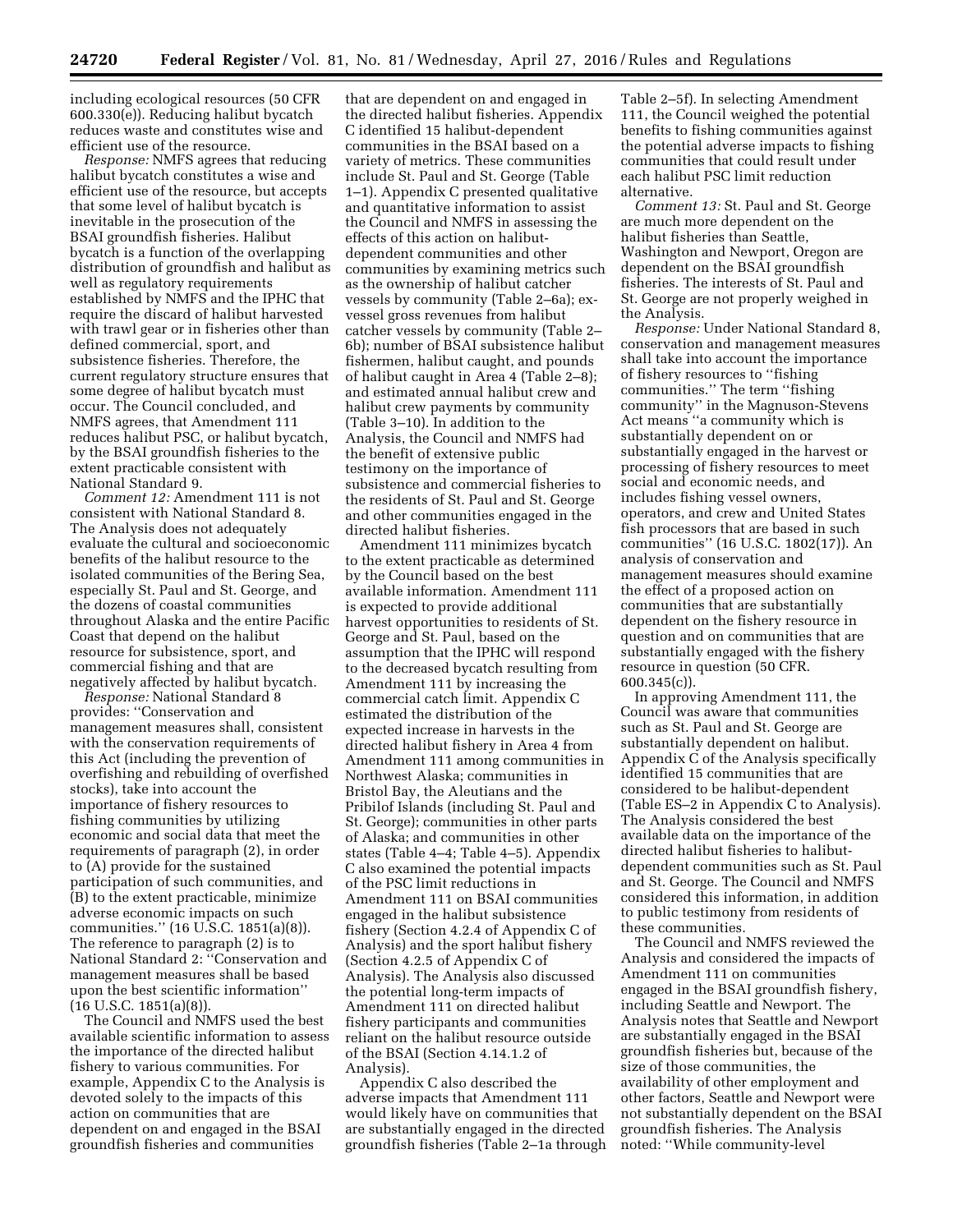dependence is not a salient issue for the Seattle MSA, potential adverse impacts of some of the Alternative 2 options and suboptions would be profound in terms of potential loss of revenues to individual operations and sectors and potential loss of income and/or employment to relatively large numbers of individuals.'' (ES–5 in Appendix C to Analysis). Seattle MSA stands for Seattle Metropolitan Statistical Area.

In recommending Amendment 111, the Council weighed the benefits to halibut-dependent fishing communities from different levels of PSC reductions against the adverse impacts to communities that are substantially engaged in the BSAI groundfish fisheries.

*Comment 14:* Amendment 111 does not decrease bycatch to the extent practicable. Larger PSC reductions are practicable and therefore must be adopted to be consistent with National Standard 9.

*Response:* The Council approved Amendment 111 after considering halibut PSC limit reductions that were 10 to 50 percent lower than the current halibut PSC limits in each BSAI groundfish sector. The Council and NMFS considered the practicability of each sector to meet these revised PSC limits. The preamble to the proposed rule contains a description of the specific factors considered in the section titled ''Rationale and Impacts of Amendment 111 and the Proposed Rule'' (80 FR 71650, 71661—71668, November 16, 2015).

For each sector, the Council and NMFS considered the relative amount of halibut PSC for that sector compared to the total amount of halibut PSC in the BSAI; whether the sector had been able to harvest groundfish TACs with lower amounts of halibut PSC than the sector's current PSC limit; what ''tools'' or changes in fishery operations were available to the sector to adapt to reductions in the halibut PSC limit for that sector; and the potential socioeconomic impacts of reduced halibut PSC limits for each sector. As part of the last consideration, the Council and NMFS considered the potential adverse socioeconomic impacts of halibut PSC limit reductions from reduced groundfish harvests on harvesters of BSAI groundfish and on fishing communities that participate in the groundfish fisheries, as well the potential benefits to the harvesters of halibut and to fishing communities that participate in the halibut fishery. (Proposed Rule, 80 FR 71650, 71663, November 16, 2015).

Based on these factors and the information described in the Analysis

and the preamble to the proposed rule, the Council recommended and NMFS implemented the halibut PSC limits described in this final rule. A brief summary for each of the sectors follows.

For the Amendment 80 sector, Amendment 111 reduces the PSC limit by 25 percent: from 2,325 to 1,745 mt. The Amendment 80 sector is the sector that uses the largest amount of halibut PSC. The Amendment 80 sector is responsible for about 60 percent of halibut PSC use, based on average PSC usage from 2008 through 2014 (Table 1, Proposed Rule, 80 FR 71650, 71660, November 16, 2015). This final rule imposes the largest halibut PSC limit reduction on the sector which is most able to decrease bycatch through behavioral changes. The Amendment 80 sector is prosecuted by Amendment 80 cooperatives. Amendment 80 cooperatives have the power to coordinate the responses of their members to reduced PSC limits. Amendment 80 cooperatives are also more able to adopt tools to decrease bycatch as compared to a sector where individual fishery participants engage in a ''race for fish'' against other participants in a sector. The tools to decrease bycatch are behavior changes such as expanding the use of gear modifications known as excluders to reduce bycatch; improving communication on the fishing grounds within and between the Amendment 80 cooperatives; using test hauls to gauge halibut rates and considering the use of night-time hauls that tend to have lower halibut PSC. The tools to reduce PSC those just mentioned and others—are described in the proposed rule (80 FR 71650, 71664, November 16, 2015) and in further detail in Section 3.1.3.6 and Appendix B of the Analysis.

The Council considered, and rejected, alternatives that would have adopted greater reductions in the PSC limit for the Amendment 80 sector. The proposed rule summarizes the Council and NMFS' reasoning for concluding that greater reductions were not practicable for the Amendment 80 sector (80 FR 71650, 71664, November 16, 2015). The Council and NMFS concluded that alternatives that would have reduced the halibut PSC limit by 30, 35, 40, 45, or 50 percent in the Amendment 80 sector would have come at significant economic cost to the Amendment 80 sector and fishing communities participating in the Amendment 80 fisheries. Based on the best available information, the Council and NMFS concluded that it was not clear that the Amendment 80 sector could make additional changes in fishery operations to accommodate

higher PSC limit reductions other than foregoing substantial harvests and revenue. The Council and NMFS concluded that greater PSC reductions in the Amendment 80 sector would have reduced net benefits to the Nation ''because the socioeconomic benefits from the potential increase in harvest opportunities would be less than the negative socioeconomic impacts from foregone BSAI groundfish harvests.'' (Proposed Rule, 80 FR 71650, 71664, November 16, 2015).

For the BSAI trawl limited access sector, Amendment 111 reduces the PSC limit by 15 percent: from 875 mt to 745 mt. This sector has used, on average from 2008 through 2014, 710 mt; in all of those years, it used less than 745 mt except in 2012, when it used 960 mt of halibut PSC (Table 1 in Proposed Rule, 80 FR 71650, 71660, November 16, 2015; Table 3–12 of Analysis).

Unlike the Amendment 80 sector, the ''race for fish'' still exists in large parts of the BSAI trawl limited access sector, specifically in the Pacific cod and yellowfin sole fisheries (Section 4.9 of Analysis; Proposed Rule, 80 FR 71650, 71666, November 16, 2015.) This affects what bycatch reduction is practicable for this sector. The Council recommended, and NMFS proposed, a 15 percent reduction in the halibut PSC limit for the BSAI trawl limited access sector after considering the relatively limited amount of halibut PSC in this sector; the more limited tools available to the sector to reduce its halibut PSC use; the overall socioeconomic cost to the sector, communities participating in the sector, and the Nation from larger reductions in the PSC limit for this sector; and the limited benefits that larger reductions in the PSC limit for this sector might provide to the halibut fisheries and communities participating in the halibut fisheries. The Council and NMFS also determined that the reduced halibut PSC limit in this final rule is likely to provide incentives for the BSAI trawl limited access sector to more fully develop and use tools that could improve on the relatively low PSC use that this sector achieved in 2010 and 2011. (Table 4–209 of Analysis; Proposed Rule, 80 FR 71650, 71666, November 16, 2015)

For the BSAI non-trawl limited access sector, Amendment 111 reduces the halibut PSC limit by 15 percent: from 833 mt to 710 mt. This sector has used, on average, 505 mt of halibut PSC from 2008 through 2014 (Table 1 in Proposed Rule, 80 FR 71659, 71660, November 16, 2015). The Council and NMFS did not consider greater reductions in halibut PSC limits to be practicable. Therefore, the Council did not recommend, and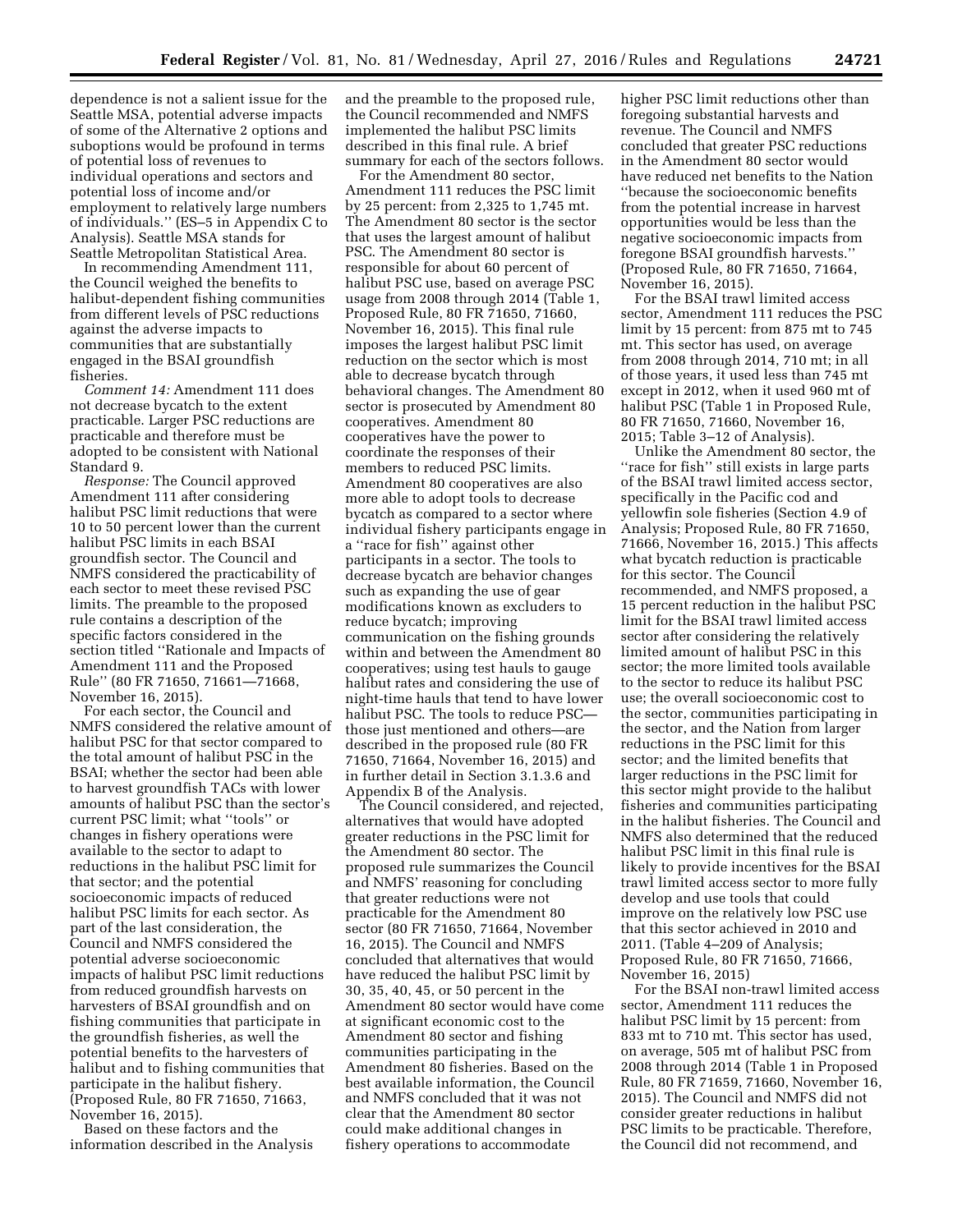NMFS does not propose, larger reductions in the PSC limit for the nontrawl sector given this sector's relatively limited use of halibut PSC; this sector's consistent pattern of halibut PSC use well below its PSC limit; and the limited benefit that larger PSC reductions would likely provide to the halibut fishery and communities participating in the halibut fishery relative to the negative impacts on participants in the non-trawl sector. (Proposed Rule, 80 FR 71650, 71667, November 16, 2015)

For the CDQ Program, Amendment 111 reduces the PSC limit by 20 percent: from 393 mt to 315 mt. The CDQ Program has used, on average, 215 mt of halibut PSC from 2008 through 2014. The Council and NMFS considered greater reductions in the PSC limit for this sector also but concluded that greater reductions were not practicable. The Analysis shows that the halibut PSC limit reductions for the CDQ Program would have to be extremely high to yield actual reductions. A 50 percent reduction in the PSC limit for the CDQ Program would reduce the PSC limit from 393 mt to 197 mt. A PSC limit of 197 mt for the CDQ Program would yield only 18 mt of halibut savings compared to the CDQ Program's average use of halibut PSC of 215 mt from 2008 through 2014 (Table 1 in Proposed Rule, 80 FR 71650, 71660, November 16, 2915). A PSC limit of 197 mt for the CDQ Program would yield only 47 mt of halibut savings relative to the CDQ Program's use of halibut PSC of 244 mt in 2014. (Table 4–209 of Analysis) Neither the Analysis nor public testimony suggests that halibut PSC use in the CDQ Program will increase relative to current use. Therefore, the Council and NMFS determined that it is impracticable to adopt a PSC limit that would substantially constrain the vessels participating in the CDQ Program, given the limited amount of PSC by the CDQ Program and the limited potential harvest opportunity for the commercial halibut fishery that a more restrictive halibut PSC limit for the CDQ Program would provide. (Proposed Rule, 80 FR 71650, 71667, November 16, 2015)

*Comment 15:* Amendment 111 does not minimize bycatch to the extent practicable as required under National Standard 9 because the BSAI groundfish fisheries do not use the maximum amount of their halibut PSC limits every year. Other management approaches should be tried.

*Response:* The commenter is correct that most sectors in the BSAI groundfish fisheries have been using less halibut PSC than their current PSC limit (Table

1 in Proposed Rule, 80 FR 71650, 71660, November 16, 2015). However, the halibut PSC limits established by this final rule are expected to limit halibut PSC use for the Amendment 80 sector relative to current use. The halibut PSC limit established for the Amendment 80 sector in this final rule is 1,745 mt. From 2008 through 2014, the Amendment 80 sector used more than 1,745 mt of halibut PSC every year. In 2015, for the first time, the Amendment 80 sector used 1,636 mt of halibut PSC, which is less than the new PSC limit of 1,745 mt. In establishing the new halibut PSC limit for the Amendment 80 sector, the Council and NMFS took into account the sector's history of PSC use and information that the Amendment 80 sector could make behavioral changes to decrease PSC levels below its PSC levels from 2008 through 2014 (Section 3.1.3.6 of Analysis; Section 14.4.2.2 of Analysis; Appendix B of Analysis; Proposed Rule, 80 FR 71650, 71664, November 16, 2015).

For the BSAI trawl limited access, BSAI non-trawl, and CDQ sectors, the Council and NMFS were aware that these sectors generally used less halibut PSC than their PSC limit (Table 1 to Proposed Rule, 80 FR 71650, 71660, November 16, 2015). The response to Comment 14 explains why the Council and NMFS concluded that greater reductions than implemented in this final rule are not practicable.

Other management approaches to manage halibut bycatch are outside of the scope of this proposed rule. NMFS lists some of the suggestions it has received for alternative halibut bycatch management measures in Comment 6 and describes some actions that are underway or under consideration in the response to Comment 6.

*Comment 16:* The halibut PSC limit reductions mandated in Amendment 111 will be very difficult for the Amendment 80 sector to achieve. The halibut PSC limits imposed on the Amendment 80 sector strain, and probably exceed, the limits of practicability under National Standard 9.

*Response:* The Council determined that the PSC limit reductions in Amendment 111 were practicable and were consistent with National Standard 9 by considering the factors summarized in the response to Comment 14 and detailed in the Analysis and the preamble to the proposed rule. NMFS notes that the use of halibut PSC in the Amendment 80 sector during 2015 supports the conclusion that the halibut PSC limit established by this final rule is practicable. In 2015, the Amendment 80 sector used 1,636 mt of halibut PSC.

That amount of halibut PSC is less than the new halibut PSC limit in this rule of 1,745 mt. The Amendment 80 sector achieved this even though no regulatory provisions were in place during 2015 requiring such a substantial reduction in halibut PSC use relative to the recent average use of halibut PSC of 2,047 mt. from 2008 through 2014.

*Comment 17:* Technologies exist that can further decrease halibut bycatch in the Amendment 80 fleet. These include 1) the use of wide mesh nets to allow juvenile halibut to escape; 2) an underwater camera system that allows vessel operators to detect and release net-loads containing disproportionately high amounts of halibut bycatch underwater; and 3) other gear modifications to reduce halibut bycatch.

*Response:* The ability of the Amendment 80 fleet to develop and use new technologies to decrease halibut bycatch was one of the reasons that the Council and NMFS concluded that the PSC reductions in Amendment 111 were practicable. Amendment 111 establishes an incentive for the Amendment 80 fleet to experiment with, and use, technologies such as the ones described by the commenter.

*Comment 18:* Mandatory deck sorting of halibut (returning halibut to sea as quickly as possible after the harvest comes onboard) should be required so that halibut to be returned swiftly to the water. This would decrease the mortality of halibut bycatch.

*Response:* Mandatory deck sorting of halibut bycatch is outside of the scope of Amendment 111and is not allowed under current regulations. To conduct deck sorting, a vessel operator must have an exemption from current regulations that prevent deck sorting. In 2015, NMFS granted an exempted fishing permit for vessels in the Amendment 80 sector to test the conditions necessary to effectively conduct deck sorting and evaluate whether deck sorting decreased mortality of halibut bycatch (Appendix A–7 of the Analysis). The results from this exempted fishing permit, and other research, indicates that deck sorting can reduce the discard mortality of halibut under some conditions. In 2016, NMFS received an application for another exempted fishing permit for deck sorting, including participants in the Amendment 80 sector and the BSAI trawl limited access sector (Notice, 81 FR 4018, January 25, 2016). After reviewing the results from these exempted fishing permits and other research, the Council and NMFS may choose to begin the analytic process necessary to consider changing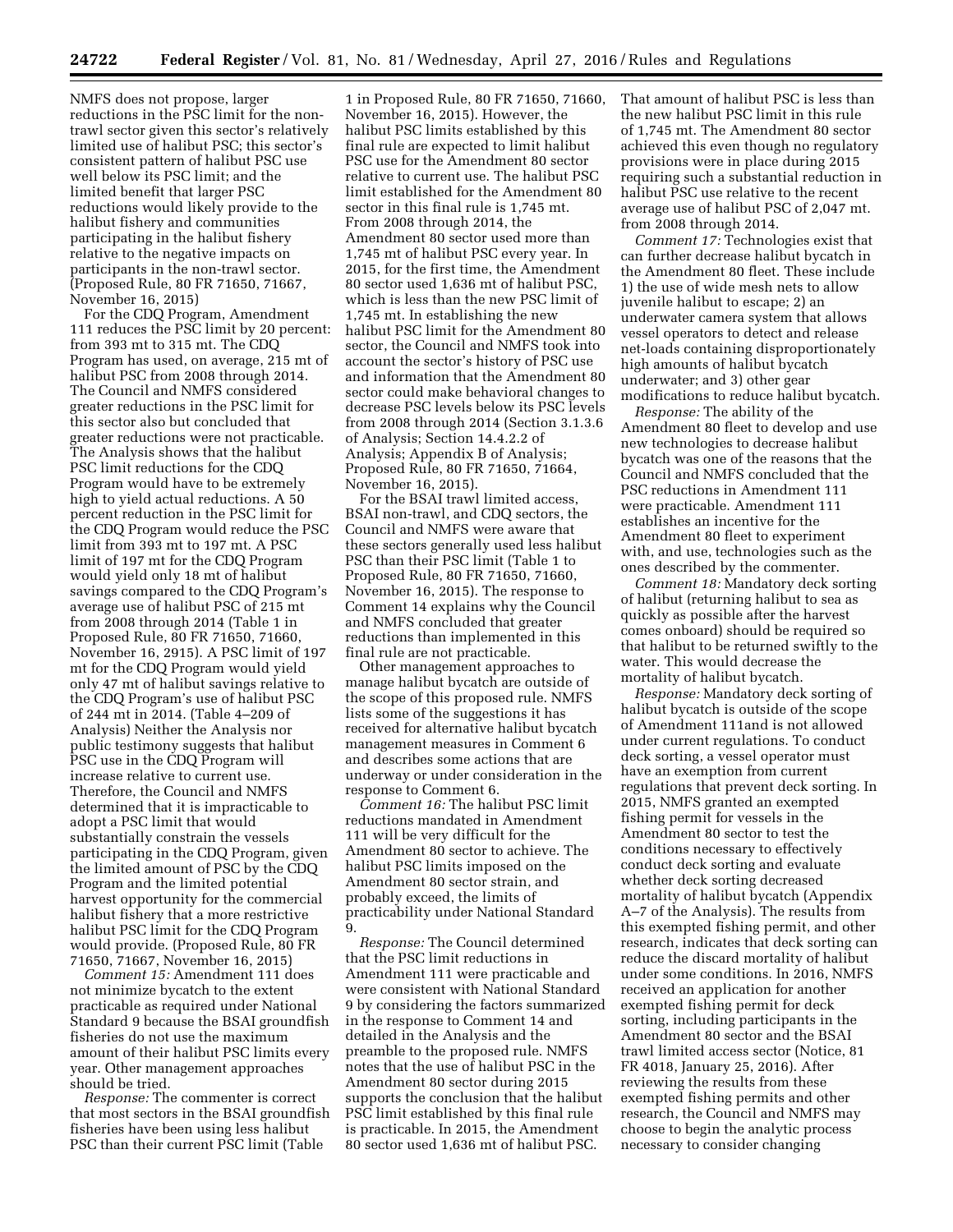regulations to allow or require halibut deck sorting.

*Comment 19:* Hook-and-line catcher/ processors have successfully decreased their halibut bycatch mortality. From 1994 to 2014, hook-and-line catcher/ processors reduced their use of halibut PSC by 58 percent; reduced their halibut discard mortality rate by 47 percent; and reduced the encounter rate of halibut bycatch by 41 percent. It is possible to decrease halibut mortality through voluntary efforts rather than through regulations that implement lower halibut PSC limits.

*Response:* NMFS acknowledges that hook-and-line catcher/processors have taken a number of steps to reduce halibut PSC use during the period described by the commenter. Table 3–14 of the Analysis provides a description of the use of halibut PSC by hook-and-line catcher/processors from 2008 through 2014.

*Comment 20:* Amendment 111 does not adequately take into account the effect of halibut bycatch on the recreational (sport) halibut fishery.

*Response:* Under the current IPHC policy, for those IPHC management areas that occur in the BSAI (Areas 4A, 4B, and 4CDE), the IPHC deducts bycatch, sport, and subsistence halibut removals before establishing the commercial catch limit (Section 3.1.2.1 of Analysis). The IPHC does not deduct halibut used as bycatch from the amount that would otherwise be available for harvest in the Area 4 sport fishery. Therefore, unlike the case for the commercial halibut fishery, a reduction in halibut PSC limits would not directly affect the Area 4 sport fishery by making more halibut directly available for allocation to the sport fishery (Section 4.5.2 to Appendix C of Analysis). The response to Comment 21 describes how this final rule may provide a limited but long-term benefit to the sport fishery in Area 4 as well as sport fisheries in other IPHC areas.

*Comment 21:* Amendment 111 will not only benefit the directed commercial halibut fishery. It will also benefit sport and subsistence fisheries.

*Response:* The primary benefit of Amendment 111 will be to reduce the total amount of halibut bycatch removals in the BSAI (Area 4) before commercial catch limits are established, thereby increasing the amount of halibut available for commercial fishery harvests in Area 4. NMFS agrees with the commenter that Amendment 111 has the potential to provide a modest benefit to recreational and subsistence halibut fisheries as well as commercial halibut fisheries. This final rule would be expected to provide a modest longterm benefit to sport and subsistence fisheries by decreasing the bycatch of U26 halibut (the IPHC's current measure for juvenile halibut). U26 halibut are expected to grow over time and become available for harvest in sport and subsistence fisheries. (Table 3–1 in Section 3.1.1 of Analysis; 80 FR 71650, 71662, November 16, 2015). NMFS stated in the proposed rule that the specific long-term impacts of reduced U26 bycatch on potential long-term commercial, personal use, sport or subsistence harvests of halibut in specific IPHC areas ''cannot be predicted with certainty given the available information.'' (80 FR 71650, 71662, November 16, 2015)

# *Comments Associated With Halibut Biology and Conservation*

*Comment 22:* Amendment 111 does not adhere to a precautionary approach of management by protecting the halibut resource from the effects of halibut PSC use in the BSAI groundfish fisheries.

*Response:* This final rule follows the precautionary principle by implementing conservation measures to reduce overall halibut PSC in the groundfish fisheries even though there is limited data and information to determine the impact of halibut PSC on halibut stocks. Although the effects of halibut PSC in the groundfish fishery on the halibut fishery are uncertain, this action reduces the overall potential impacts by reducing existing halibut PSC limits in the groundfish fisheries. The halibut PSC limit reductions in the groundfish fisheries minimize bycatch to the extent practicable given the tools currently available to the sectors, the prosecution of the fishery, the uncertainty about the overall adverse effects of bycatch on the halibut stocks, and the need to ensure that the trawl and hook-and-line fisheries contribute to the achievement of optimum yield in the groundfish fisheries.

The preamble to the proposed rule and Section 3.1.1 of the Analysis presents a summary of the current condition of the Pacific halibut stock. (80 FR 71650, 71651–71652, November 16, 2015) The preamble to the proposed rule concludes that, based on the best available information, the current status of exploitable halibut biomass and female halibut spawning biomass is ''that the halibut stock is stable or potentially increasing slightly in overall abundance.'' (80 FR 71650, 71651, November 16, 2015) The preamble to the proposed rule also notes that ''even under the greatest PSC limit reduction alternatives considered, this reduction would represent less than 1 percent of the 2015 coastwide female spawning

halibut biomass (see Table 3–2 in Section 3.1.1 of the Analysis).'' (80 FR 71650, 71662, November 16, 2015). The halibut PSC limits established by this final rule are appropriately precautionary given the status of the halibut resource.

*Comment 23:* Amendment 111 does not protect juvenile halibut.

*Response:* By reducing halibut bycatch, Amendment 111 will decrease the amount of halibut taken by the groundfish fisheries; this reduces bycatch of juvenile halibut. The best available information shows that the halibut PSC limit reductions established in Amendment 111 will decrease U26 halibut bycatch (a size of halibut considered by the IPHC to represent juvenile halibut) by 188,000 to 210,000 pounds annually relative to recent halibut PSC use. (Proposed Rule, 80 FR 71650, 71662, November 16, 2015)

*Comment 24:* The Closed Area in the Bering Sea was established by the IPHC to protect juvenile halibut. The Closed Area was formerly closed to both the directed halibut fisheries and the BSAI groundfish fisheries. The reopening of the Closed Area to trawl fisheries removed a significant protection to juvenile halibut.

*Response:* NMFS responds in two ways. First, the commenter is correct in that the Closed Area was established by the IPHC in 1967 to protect juvenile halibut in response to severe declines in halibut abundance. Whether the Closed Area should be open to the directed halibut fishery is a matter for the IPHC to decide and is outside the scope of this rule. The IPHC assessed the impact of the Closed Area recently. An IPHC staff report prepared in 2012 concluded that ''from a halibut assessment and management perspective, there was no continued purpose in maintaining the current Closed Area to the commercial halibut fishery in the eastern Bering Sea'' (Section 3.1.2.4 of Analysis). Second, as described in the preamble to the proposed rule and section 3.1.1 of the Analysis, the current status of the halibut stock as measured by exploitable biomass and female spawning biomass is stable or potentially increasing slightly in abundance. (80 FR 71650, 71651–71652, November 16, 2015) The fact that the Closed Area is open to the directed groundfish fisheries does not appear to have had a deleterious effect on the halibut stock. In any event, a prohibition on fishing for groundfish in the Closed Area is outside the scope of this action.

*Comment 25:* The IPHC's assumption that natural mortality is the same for all age classes of halibut is not realistic and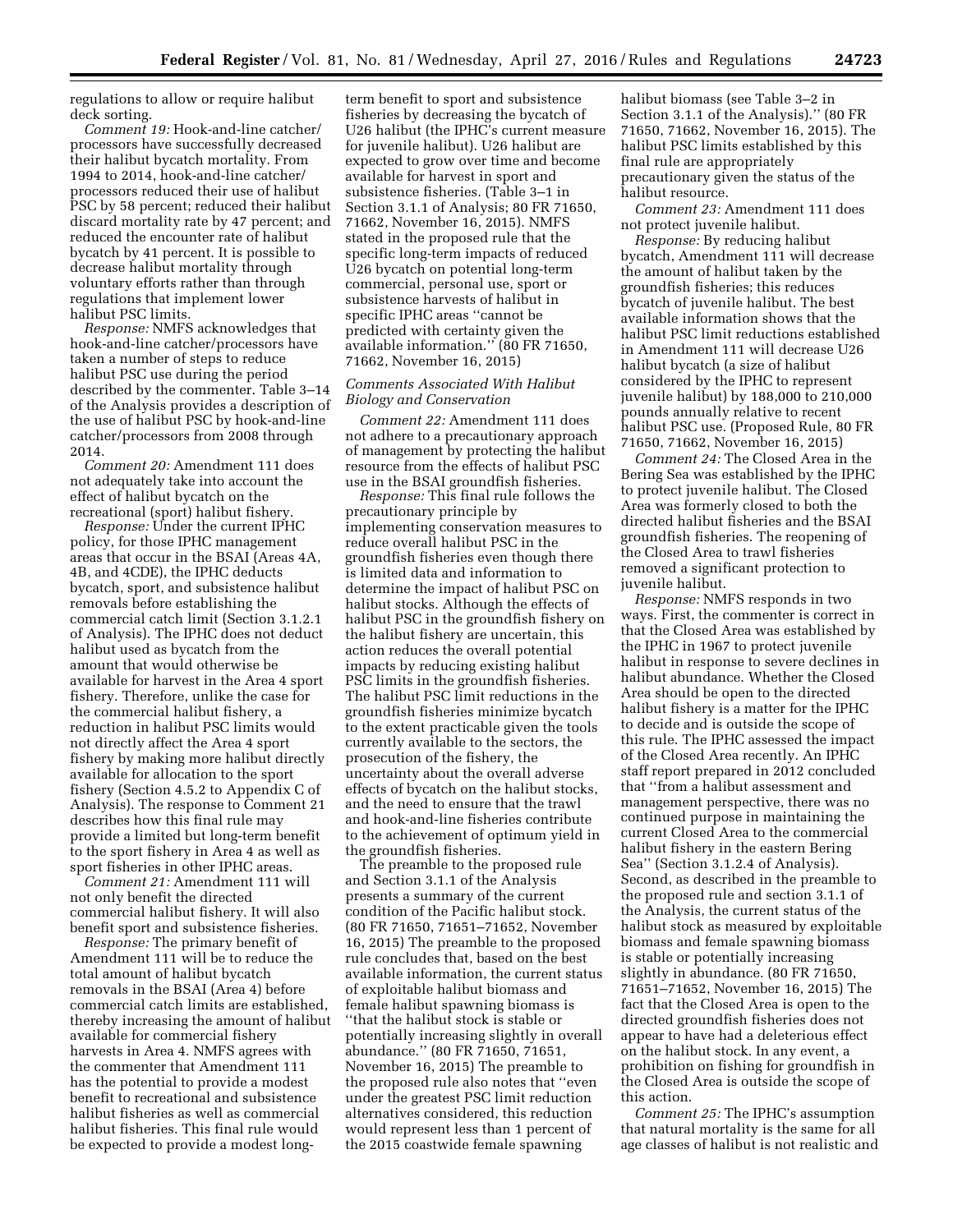overestimates the future contribution of smaller age classes to the halibut stock.

*Response:* The IPHC makes assumptions about several variables in its annual assessment of the halibut stock. Section 3.1.5.1 of the Analysis describes areas of uncertainty in the IPHC's stock assessment process, including uncertainties about the natural mortality rates for halibut for various age classes. Regardless of the effect of the IPHC's assumptions about halibut natural mortality, National Standard 9 requires conservation and management measures to minimize halibut bycatch in the BSAI groundfish fisheries to the extent practicable.

## *Comments Associated With Fisheries Management*

*Comment 26:* The current management of halibut PSC is not abundance-based. The current management system allows the proportion of halibut removals taken as halibut bycatch to increase as halibut abundance decreases. NMFS should set halibut PSC limits based on the abundance of halibut. An abundancebased PSC limit would protect the Bering Sea ecosystem.

*Response:* The commenter is correct that the current management of halibut PSC is not abundance-based. Halibut PSC limits are established in regulation as specific amounts of halibut mortality. These halibut PSC limits are not scaled to changes in halibut abundance. The change from fixed halibut PSC limits to halibut PSC limits that change with the abundance of the halibut resource is outside of the scope of this rule. The Council, in conjunction with NMFS and the IPHC, is evaluating whether it would be feasible to establish halibut PSC limits that vary with abundance (see response to comment 6).

*Comment 27:* The preamble to the proposed rule states that the IPHC can adopt harvest control rules to protect the halibut stock during times of low abundance and that these harvest control rules have not been triggered even during the most recent years of low exploitable halibut biomass (80 FR 71650, 71652 (November 16, 2015). This ignores the fact that the IPHC cannot curtail the PSC take of halibut bycatch in the groundfish fisheries and does not excuse inaction by the Council and NMFS.

*Response:* The statement cited by the commenter was in a section of the preamble to the proposed rule titled ''The Status of the Halibut Stock.'' The conclusion in that section of the preamble was that ''[t]he best available data indicate that at current levels of removals, the halibut biomass would be expected to be stable, and well above the thresholds established by the IPHC'' for imposing the harvest control rules. (80 FR 71650, 71652, November 16, 2015). The Council and NMFS used this information, and other information, to understand the status of the halibut resource and the potential impact of this final rule on the halibut resource.

NMFS agrees that the IPHC does not manage the use of halibut PSC in the BSAI groundfish fisheries. The Council and NMFS have the authority to manage halibut PSC in the groundfish fisheries. NMFS agrees that the current status of the halibut resource does not preclude action by the Council or NMFS, and it has not precluded the action taken in this final rule, to reduce halibut PSC.

*Comment 28:* The IPHC has consistently overestimated halibut biomass and therefore has set commercial catch limits too high in the recent past. The decline in commercial catch limits from 2013 through 2015 is due in part to more accurate information about the status of halibut biomass.

*Response:* The commenter is correct that in 2012, IPHC staff reported that the IPHC had consistently overestimated halibut biomass and underestimated halibut harvest rates due to a retrospective bias in the IPHC's stock assessments (Section 3.1.1.1 of Analysis). The commenter is also correct that the IPHC's efforts to correct this bias is one reason that commercial catch limits declined from 2013 through 2015 compared to prior years. Although these factors have contributed to recent declines in commercial catch limits, these factors do not preclude NMFS from reviewing and undertaking actions, such as this final rule, to minimize halibut bycatch to the extent practicable consistent with National Standard 9.

# *Comments Associated With the Analysis (Not Discussed Under Other Comments)*

*Comment 29:* The Analysis states that larger halibut PSC limit reductions would not significantly conserve the halibut resource by protecting more juvenile halibut. This conclusion strains reason and credibility.

*Response:* The conclusion of the Analysis is credible and reasonable and is based on the best available information. The IPHC's current measure for a juvenile halibut is a halibut that is 26 inches and under or ''U26 halibut.'' (Section 3.1.2.1 of Analysis) The best available information is that approximately 36 percent of halibut PSC mortality in the BSAI is U26 halibut. (Table 4–210 in Section 4.14.1.4 of Analysis; Proposed Rule, 80 FR 71650, 71662, November 16, 2015) Ultimately, reductions in U26 bycatch

could provide an opportunity for additional halibut to grow, reproduce, and eventually recruit to the halibut fishery (*i.e.,* be available for harvest). The extent to which a decrease in U26 halibut PSC may affect the coastwide female spawning biomass is not wellknown based on the best available information. (Section 3.1.1.2 of the Analysis) However, the best available information suggests that reductions in U26 halibut PSC under this rule are unlikely to impact the long-term abundance of the halibut stock. Even with a 50 percent reduction in PSC limits, the largest PSC reduction considered by the Council and NMFS, the reduction in the amount of U26 halibut PSC used relative to current use would likely range from 690,000 pounds to 740,000 pounds. (Proposed Rule, 80 FR 71650, 71662, November 16, 2015) This amount would represent less than 1 percent of the 2015 coastwide female spawning biomass, which was 215.1 million pounds in 2015 (Table 3–1 of Analysis). Under the halibut PSC limit reductions established in this final rule, the reduction in U26 halibut PSC use is expected to range from 188,000 to 210,000 pounds. (Proposed Rule, 80 FR 71650, 71662, November 16, 2015) This amount represents substantially less than 1 percent of the 2015 coastwide female spawning biomass of 215.1 million pounds.

*Comment 30:* The Analysis focused on the economic costs of reducing halibut PSC limits on the BSAI groundfish fisheries without discussing the practicability for the groundfish fleet to make greater reductions. The Iterative Multi-year Simulation Model (IMS) in the Analysis presented two scenarios to describe potential economic impacts. Under one of those scenarios, the IMS predicted that bycatch could not be reduced without closing groundfish fisheries, an assumption that the SSC identified as unrealistic in its June 2015 Report to the Council meeting (at *[http://www.npfmc.org/bsai-halibut](http://www.npfmc.org/bsai-halibut-bycatch/)[bycatch/\).](http://www.npfmc.org/bsai-halibut-bycatch/)* 

*Response:* The commenter is referring to a simulation model that was used, along with other information, to provide a quantitative estimate of the economic impacts of different levels of PSC reductions on the BSAI groundfish fisheries. Section 4.6 of the Analysis describes the simulation model.

The commenter is correct that the SSC identified that a deficiency in the model was the assumption that halibut PSC mortality could not be reduced without some decrease in groundfish harvests. This assumption is explicitly identified as Assumption 34 of the simulation model. Assumption 34 states that there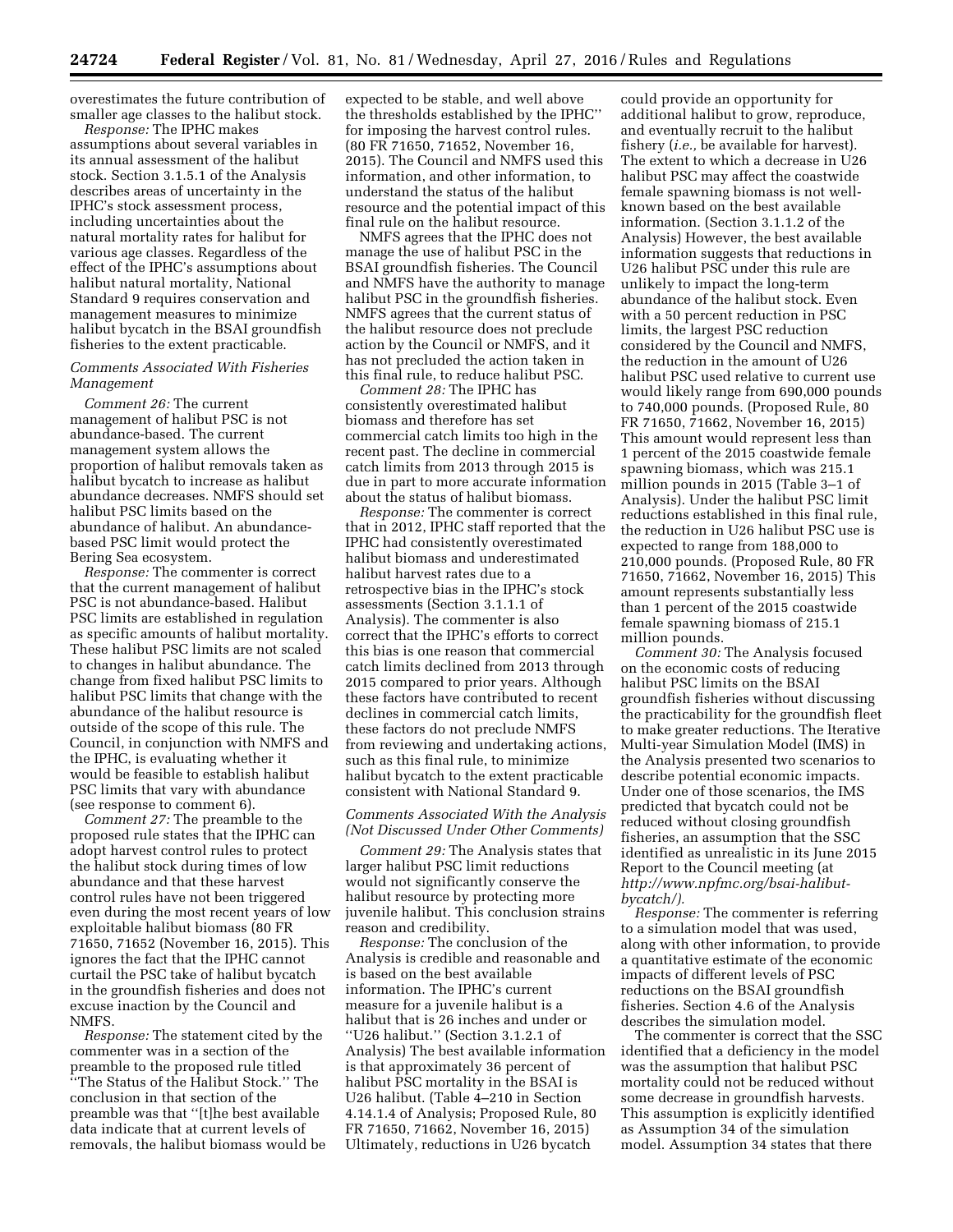are no ''cost-free behavioral changes'' by which vessels in the BSAI groundfish fisheries could decrease halibut PSC mortality. (Section 4.6.3 of Analysis)

However, the Analysis did not limit its discussion of potential economic impacts on the BSAI groundfish fisheries to the quantitative results of the model. The Analysis describes behavioral and operational changes that are being made, or that could be expanded or improved, in response to a decrease in PSC limits. Section 3.1.3.6 of the Analysis describes ''PSC reduction tools'' in the BSAI groundfish fisheries. Section 4.14.2.2 describes the ''Response to PSC limit reductions.'' Appendix B of the Analysis describes ''Mitigation of PSC Reduction Impacts.''

Finally, despite this and some other limitations in the model noted by the SSC, the SSC concluded the estimates of foregone revenues provided by the analytic model ''likely provides an upper bound'' of impacts on the groundfish fleet ''as harvesters can mitigate their foregone revenue by fishing in other fisheries, in cleaner areas, or changing gear deployment of fishing practices'' (June 2015 SSC Report: *[http://www.npfmc.org/bsai](http://www.npfmc.org/bsai-halibut-bycatch/)[halibut-bycatch/](http://www.npfmc.org/bsai-halibut-bycatch/)* at page 10).

The Council received the SSC Report and considered it, along with all the information in the record, when it approved Amendment 111. Neither the Council nor NMFS limited review or consideration of the potential social or economic impacts of Amendment 111 on the BSAI groundfish fisheries to this specific assumption in the IMS.

*Comment 31:* The Analysis does not describe the directed halibut fisheries and the BSAI groundfish fisheries equitably, as noted by the SSC in its June 2015 SSC Report: ''The uneven treatment between sectors (*e.g.,* income plurality only for halibut permit holders and demographics of employment only for trawl CPs) further confounds the ability to evaluate impacts.''

*Response:* NMFS assumes that the commenter is referring to demographic data on employment of minority employees that was used in the environmental justice discussion. This data is provided in Attachment 4 to Appendix C of the Analysis. Appendix C in the Analysis reviewed by the SSC did not use employment as a measure of community engagement for trawl catcher/processors. Section 2.2 examined data such as trawl catcher/ processors by community of vessel owner; first wholesale gross revenue by community of vessel owner; an estimate of first wholesale gross revenue diversification by community of vessel owner (what percentage of the catcher/

processor's revenues came from BSAI groundfish trawl fisheries) (Table 2–2a, 2–2b, 2–2c to Appendix C in the Council Draft Analysis, May 2015, available at Archive of Council Meetings, June 2015, *[www.npfmc.org/](http://www.npfmc.org/council-meeting-archive/) [council-meeting-archive/](http://www.npfmc.org/council-meeting-archive/)*).

In response to the SSC comment, Appendix C in the Analysis was expanded to include estimated crew employment and payments for the directed halibut fishery for the BSAI halibut-dependent communities. This new data is shown in Tables 3–3, 3–7, 3–10, and 3–13.

The Council and NMFS used the best available information consistent with National Standard 2 in the Magnuson-Stevens Act to evaluate the impacts of this action on all the communities affected by this action. The SSC found that the Analysis provided scientific support for two general statements ''around which the Council can frame a policy decision,'' namely, that the Analysis provided an upper bound for adverse impacts on the groundfish fisheries and that the Analysis showed that the economic and cultural footprint of the directed halibut fishery is larger than that of the groundfish fishery in many small communities (June 2015 SSC Report: *[http://www.npfmc.org/bsai](http://www.npfmc.org/bsai-halibut-bycatch/)[halibut-bycatch/](http://www.npfmc.org/bsai-halibut-bycatch/)* at page 10).

*Comment 32:* The commenter asserts that the SSC Report in June 2015 stated that the Analysis has flaws in the ''upper bound'' estimate on impacts on groundfish sectors provided in the IMS.

*Response:* The June 2015 SSC Report stated that the upper bound estimate of potential economic impacts of Amendment 111 on the BSAI groundfish fisheries was one of the general statements ''around which the Council can frame a policy decision.'' The ''upper bound'' estimate is the same as the ''high impact scenario'' (Scenario B) used in IMS, the results of which are described in the Analysis and summarized in Table ES–4 of the Analysis. The simulation model reported the results of two scenarios: A low impact scenario (Scenario A) and a high impact scenario (Scenario B). In the low impact scenario, fishery participants are assumed to be able to coordinate harvesting activities with other participants in the sector to achieve almost optimal efficiency in avoiding halibut PSC. In the high impact scenario, fishery participants are assumed to act individually to decrease their own PSC but not cooperatively with other participants in the sector and do not achieve optimal efficiency in avoiding halibut PSC.

The Council and NMFS considered both of these scenarios. Based on the

Analysis and extensive public testimony before the Council, NMFS determined that the BSAI groundfish sectors have varying abilities to optimize efficient use of halibut PSC and ''it is likely that the actual economic impacts of the proposed rule will fall within the range between the low impact and high impact scenarios presented in the Analysis.'' (Proposed Rule, 80 FR 71650, 71661, November 16, 2015)

*Comment 33:* The Council's Draft Analysis states that the revisions in the IMS described in the Analysis are based on ''discussions with industry.'' This is not the best available science as required by National Standard 2.

*Response:* The reference to ''discussions with industry'' is in note 51 in section 4.8 of the Council's Draft Analysis of May 2015, which states: ''In the initial draft of the analysis, the IMS did, in fact, make assumptions about which vessels operations would be cut under the PSC limit reductions. After further discussions with industry, there was not a clear consensus among managers on how they might proceed. Much would depend on vessels' specific operating characteristics and the demands of the market.'' (available at Archive of Council Meetings, June 2015, *[www.npfmc.org/council-meeting](http://www.npfmc.org/council-meeting-archive)[archive](http://www.npfmc.org/council-meeting-archive)*).

The Council's Draft Analysis in section 4.6.2.3 at pages 253–254 describes these discussions in detail. These discussions were with ''industry and fishery managers,'' and were not limited to industry participants. These discussions were used to help define which of the four BSAI groundfish sectors should be described as catch share fisheries (and therefore more likely to be subject to economic impacts described under the low impact scenario) and which fisheries should be described as ''race for fish'' fisheries (and therefore more likely to be subject to economic impacts described under the high impact scenario). The final Analysis repeats the description of these discussions from the Council Draft Analysis and repeats in two places the footnote cited by the commenter (Section 4.6.2.3; Section 4.8 at note 48; Section 4.13.2.1 at note 55).

The result of the discussions was noted in the description of Assumption 42b in Section 4.6.3 of the Analysis. Assumption 42b describes the assumptions used in the model about how participants in catch share sectors (the Amendment 80 and the BSAI nontrawl sector) would respond to decreases in PSC limits. Based on these discussions, Assumption 42b was changed so that the model ''[did] not make any assumptions regarding the de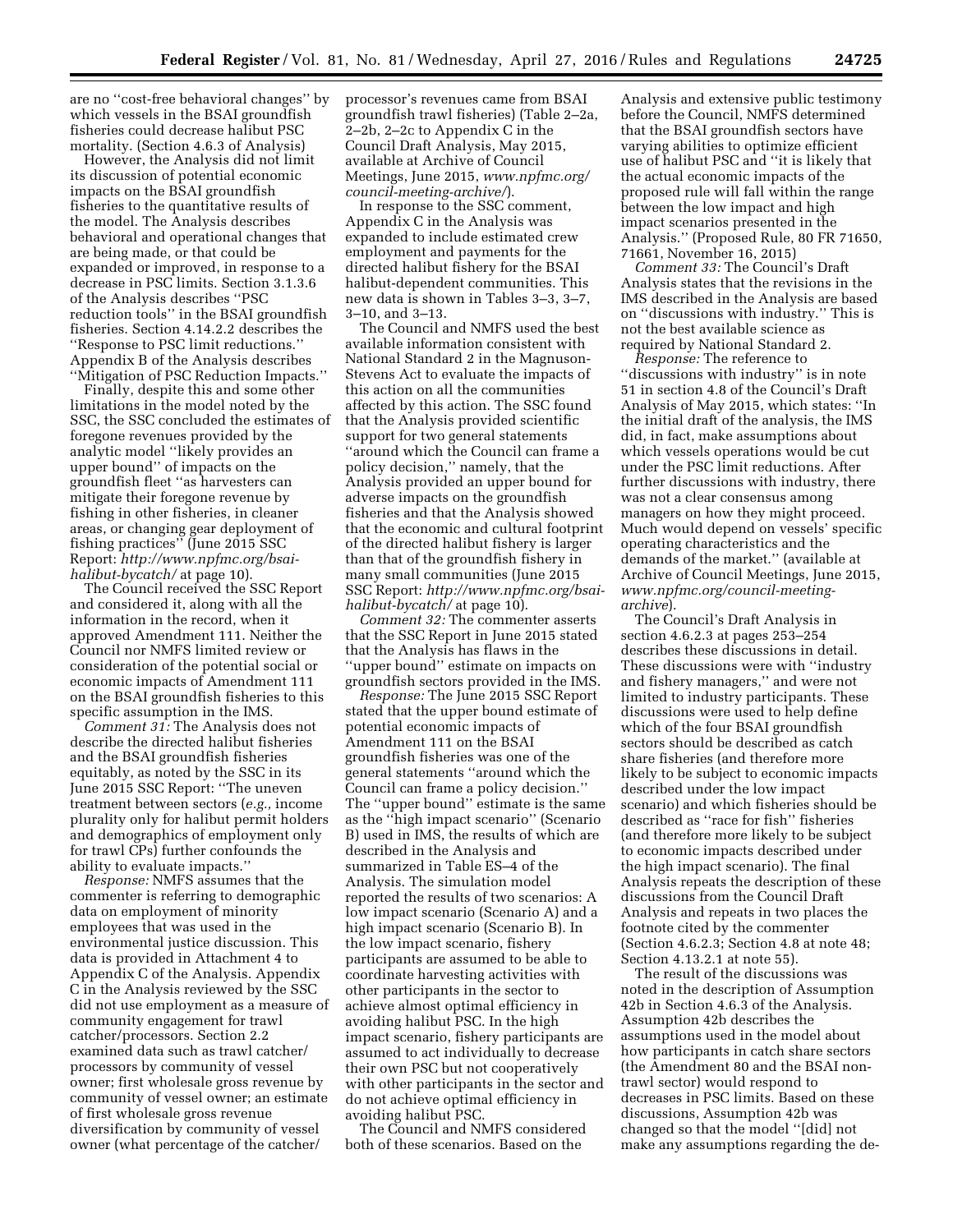activation of individual vessels'' in response to reductions in PSC limits. Previously, ''[i]n the initial draft of the analysis, the IMS model did in fact make assumptions about which vessel's operations would be cut under the PSC limits reductions'' (Section 4.6.3 of Analysis at note 45).

Thus, the discussions with industry [1] were not just with industry but also with fishery managers, [2] resulted in a change of one assumption in the model, not a new model, [3] were an appropriate subject for gathering information from industry, namely how a company with a number of vessels would react to PSC limit reductions, and [4] resulted in a valid change in the model. This is an example of the use of best available information consistent with National Standard 2.

*Comment 34:* Halibut is primarily consumed domestically while groundfish with its high halibut bycatch rates is primarily exported. These values are not adequately evaluated in the Analysis.

*Response:* The Analysis describes the range of ex-vessel and wholesale values of halibut and groundfish fisheries. Although halibut and many groundfish species may have different markets, the impact of domestic and foreign markets is reflected in the ex-vessel and wholesale values of the fisheries described in the Analysis.

*Comment 35:* The Analysis overlooks the fact that the number of halibut caught, not the poundage, is the key to evaluating the population effects on the halibut stock of halibut bycatch.

*Response:* This action reduces the BSAI halibut PSC limits which are set as a limit on the total weight of halibut mortality that may be taken as bycatch. The Analysis appropriately assessed the impacts of the management alternatives based on the regulatory mechanism used to establish halibut PSC limits. Changing halibut PSC limits so that these limits restrict the number of halibut caught as bycatch is beyond the scope of Amendment 111. As noted in response to Comment 6, the Council,

NMFS, and the IPHC are considering the potential for establishing halibut PSC limits based on the number of halibut. Any evaluation about the potential impacts of this alternative management approach would have to be considered under a separate action.

### *Other Issues*

*Comment 36:* Worldwide, the rate at which fish are being taken from the oceans is unsustainable. Amendment 111 represents a scratch on the surface of what we need to do worldwide.

*Response:* It is beyond the scope of this final rule, and the Analysis prepared for this rule, to evaluate the worldwide management of fisheries. NMFS appreciates that the commenter believes that Amendment 111 is a step in furtherance of sustainable fisheries.

*Comment 37:* Establishing a separate PSC limit for CDQ groups is a good idea. The commenter criticized CDQ groups concerning their non-profit status and other aspects of their fishing operations.

*Response:* NMFS acknowledges the commenter's support for the part of this rule that establishes a separate BSAI halibut PSC limit for CDQ Program. Comments on other aspects of the CDQ Program are beyond the scope of this final rule.

*Comment 38:* As federally recognized tribal communities, protection of fishing rights in St. Paul and St. George is a shared role of both NOAA and the Department of the Interior. One commenter stated that halibut PSC limit reductions of 40 percent are necessary to protect the federally recognized fishing rights of these tribes. One tribal government passed a resolution supporting a 50 percent reduction in all halibut PSC limits in BSAI, but also requested implementation of Amendment 111.

*Response:* The Council recommended, and NMFS implements, Amendment 111 under the authority of the Magnuson-Stevens Act. Amendment 111 reduces halibut PSC limits in a manner that could provide additional halibut harvest opportunities for

residents of St. George and St. Paul and for the tribal governments of St. George and St. Paul. The three tribal governments that submitted comments, including the tribal government that passed a resolution supporting a 50 percent reduction in BSAI halibut PSC limits, supported adoption and implementation of Amendment 111.

*Comment 39:* The commenter requested a description of the standard for determining conflicts of interest for the IPHC.

*Response:* This rule deals with conservation and management measures developed by the Council and approved and implemented by the Secretary under the Magnuson-Stevens Act. The provisions for U.S. Commissioners to participate in issues before the IPHC are beyond the scope of this rule.

### **Additional Action Accompanying This Rule**

With this rule, NMFS also publishes revised Groundfish Harvest Specification tables with revised apportionments of BSAI halibut PSC limits. At its December 2015 Council meeting, the Council approved two sets of tables that apportion the BSAI halibut PSC limits for the 2016 and 2017 annual harvest specifications: One apportionment based on the PSC limits in effect before this final rule and one apportionment based on the PSC limits that would be in effect if this final rule were approved. (*[http://www.npfmc.org/](http://www.npfmc.org/council-meeting-archive/) [council-meeting-archive/](http://www.npfmc.org/council-meeting-archive/)*). The Council approved both sets of apportionments of the BSAI halibut PSC limits so that the apportionments based on the new PSC limits would go into effect when this final rule establishing the new PSC limits went into effect. Therefore, with this final rule, NMFS publishes revised Tables 14, 16, 17, and 18 for the BSAI Groundfish Harvest Specification tables. These tables supersede the prior tables of the same number that were published in the **Federal Register** on March 18, 2016 (80 FR 14773, 14787–14788). The revised Tables 14, 16, 17, and 18 are printed below.

TABLE 14—FINAL 2016 AND 2017 APPORTIONMENT OF PROHIBITED SPECIES CATCH ALLOWANCES TO NON-TRAWL GEAR, THE CDQ PROGRAM, AMENDMENT 80, AND THE BSAI TRAWL LIMITED ACCESS SECTORS

| PSC species and area <sup>1</sup> | Non-trawl PSC<br>remaining<br>after CDQ<br>PSQ <sup>2</sup> | Total trawl<br><b>PSC</b> | Trawl PSC<br>remaining<br>after CDQ<br>PSQ <sup>2</sup> | CDQ PSQ<br>reserve <sup>2</sup> | Amendment<br>80 sector <sup>3</sup> | <b>BSAI</b> trawl lim-<br>ited<br>access fishery |
|-----------------------------------|-------------------------------------------------------------|---------------------------|---------------------------------------------------------|---------------------------------|-------------------------------------|--------------------------------------------------|
|                                   | 710                                                         | 2.805                     | n/a                                                     | 315                             | 1.745                               | 745                                              |
|                                   | n/a                                                         | 2.631                     | n/a                                                     | n/a                             | n/a                                 | n/a                                              |
| Red king crab (animals) Zone 1    | n/a                                                         | 97.000                    | 86.621                                                  | 10.379                          | 43.293                              | 26.489                                           |
| C. opilio (animals) COBLZ         | n/a                                                         | 4.708.314                 | 4.204.524                                               | 503.790                         | 2.066.524                           | 1,351,334                                        |
| C. bairdi crab (animals) Zone 1   | n/a                                                         | 830,000                   | 741.190                                                 | 88.810                          | 312.115                             | 348.285                                          |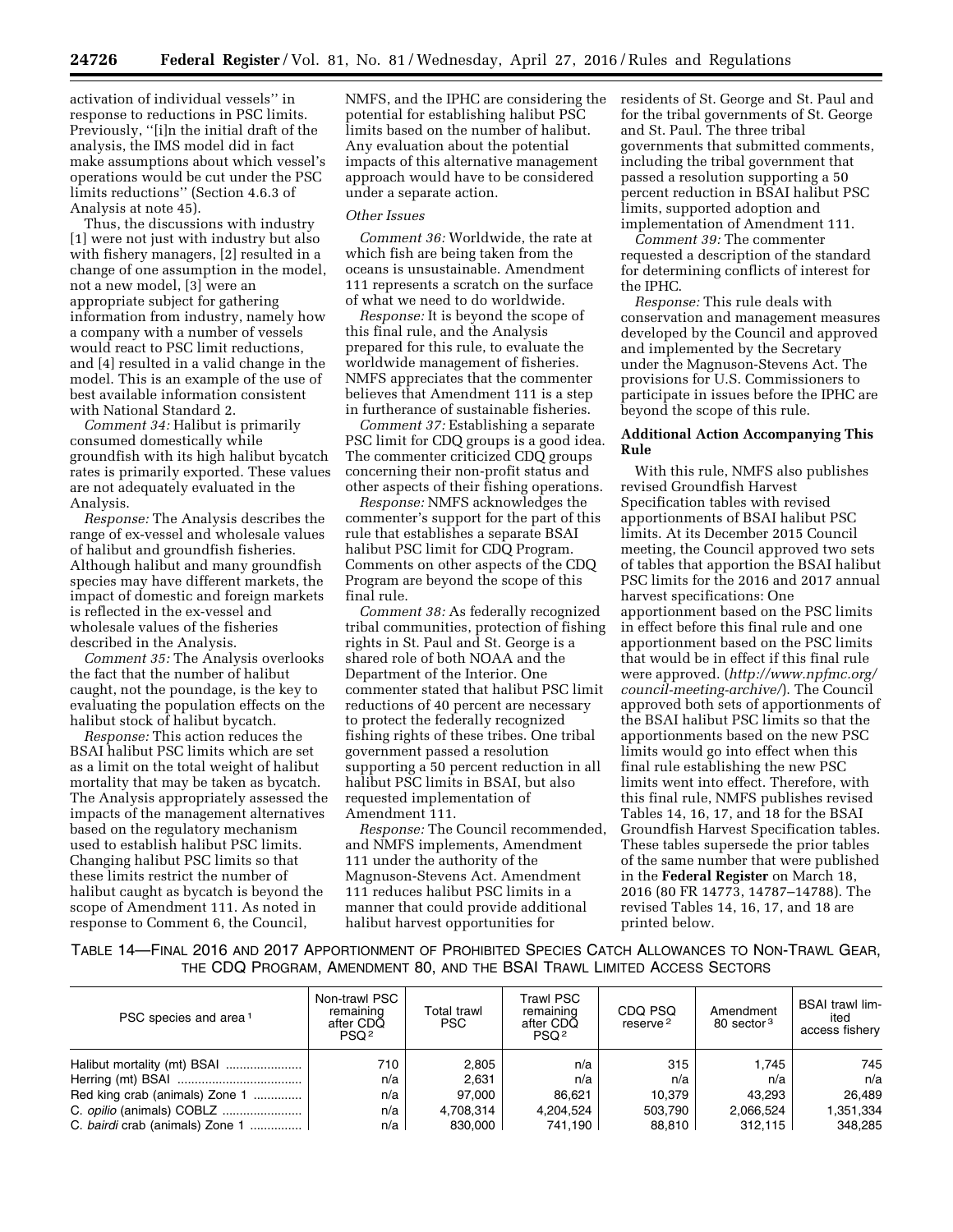TABLE 14—FINAL 2016 AND 2017 APPORTIONMENT OF PROHIBITED SPECIES CATCH ALLOWANCES TO NON-TRAWL GEAR, THE CDQ PROGRAM, AMENDMENT 80, AND THE BSAI TRAWL LIMITED ACCESS SECTORS—Continued

| PSC species and area <sup>1</sup> | Non-trawl PSC<br>remaining<br>after CDO<br>PSQ <sup>2</sup> | Total trawl<br><b>PSC</b> | Trawl PSC<br>remaining<br>after CDQ<br>PSQ <sup>2</sup> | CDQ PSQ<br>reserve <sup>2</sup> | Amendment<br>80 sector <sup>3</sup> | <b>BSAI trawl lim-</b><br>ited<br>access fishery |
|-----------------------------------|-------------------------------------------------------------|---------------------------|---------------------------------------------------------|---------------------------------|-------------------------------------|--------------------------------------------------|
| C. bairdi crab (animals) Zone 2   | n/a                                                         | 2.520.000                 | 2.250.360                                               | 269.640                         | 532.660                             | 1.053.394                                        |

1 Refer to § 679.2 for definitions of zones.

2Section 679.21(e)(3)(i)(A)(*2*) allocates 326 mt of the trawl halibut mortality limit and § 679.21(e)(4)(i)(A) allocates 7.5 percent, or 67 mt, of the non-trawl halibut mortality limit as the PSQ reserve for use by the groundfish CDQ program. The PSQ reserve for crab species is 10.7 percent of each crab PSC limit.<br>3The Amendment 80 program reduced apportionment of the trawl PSC limits by 150 mt for halibut mortality and 20 percent for crab. These re-

ductions are not apportioned to other gear types or sectors.

**Note:** Sector apportionments may not total precisely due to rounding.

TABLE 16—FINAL 2016 AND 2017 PROHIBITED SPECIES BYCATCH ALLOWANCES FOR THE BSAI TRAWL LIMITED ACCESS **SECTOR** 

|                                                          | Prohibited species and area <sup>1</sup> |                     |                           |                     |           |  |
|----------------------------------------------------------|------------------------------------------|---------------------|---------------------------|---------------------|-----------|--|
| <b>BSAI</b> trawl limited access fisheries               | Halibut<br>mortality                     | Red king crab       | C. opilio                 | C. bairdi (animals) |           |  |
|                                                          | (mt) BSAI                                | (animals)<br>Zone 1 | (animals)<br><b>COBLZ</b> | Zone 1              | Zone 2    |  |
|                                                          | 150                                      | 23.338              | 1.273.886                 | 293.234             | 1.005.879 |  |
|                                                          |                                          |                     |                           |                     | $\Omega$  |  |
| Greenland turbot/arrowtooth flounder/Kamchatka flounder/ |                                          |                     |                           |                     |           |  |
|                                                          | 0                                        |                     |                           |                     | $\Omega$  |  |
|                                                          |                                          |                     | 2.104                     |                     | 849       |  |
|                                                          | 391                                      | 2.954               | 54.298                    | 50.816              | 42,424    |  |
|                                                          | 200                                      | 197                 | 21.046                    | 4.235               | 4.242     |  |
|                                                          | 745                                      | 26,489              | 1,351,334                 | 348.285             | 1.053.394 |  |

1 Refer to § 679.2 for definitions of areas.

2 ''Other flatfish'' for PSC monitoring includes all flatfish species, except for halibut (a prohibited species), flathead sole, Greenland turbot, rock sole, yellowfin sole, Kamchatka flounder, and arrowtooth flounder. 3 ''Other species'' for PSC monitoring includes skates, sculpins, sharks, squids, and octopuses.

**Note:** Seasonal or sector apportionments may not total precisely due to rounding.

### TABLE 17—FINAL 2016 AND 2017 HALIBUT PROHIBITED SPECIES BYCATCH ALLOWANCES FOR NON-TRAWL FISHERIES

| Halibut mortality (mt) BSAI |         |                                |                                |                                        |  |  |
|-----------------------------|---------|--------------------------------|--------------------------------|----------------------------------------|--|--|
| Non-trawl fisheries         | Seasons | Catcher/<br>processor          | Catcher<br>vessel              | All non-trawl                          |  |  |
|                             |         | 648<br>388<br>162<br>98<br>n/a | 13<br>$\mathbf{2}$<br>2<br>n/a | n/a.<br>n/a.<br>$n/a$ .<br>n/a.<br>49. |  |  |
|                             |         | n/a<br>n/a                     | n/a<br>n/a                     | Exempt.<br>Exempt.                     |  |  |
|                             |         | n/a                            | n/a                            |                                        |  |  |

**Note:** Seasonal or sector apportionments may not total precisely due to rounding.

### TABLE 18—FINAL 2016 PROHIBITED SPECIES BYCATCH ALLOWANCE FOR THE BSAI AMENDMENT 80 COOPERATIVES

|             | Prohibited species and zones <sup>1</sup> |                                      |                        |                        |                    |  |
|-------------|-------------------------------------------|--------------------------------------|------------------------|------------------------|--------------------|--|
| Cooperative | Halibut<br>mortality<br>(mt) BSAI         | Red king crab<br>(animals)<br>Zone 1 | C. opilio<br>(animals) | C. bairdi<br>(animals) |                    |  |
|             |                                           |                                      | <b>COBLZ</b>           | Zone 1                 | Zone 2             |  |
|             | 474<br>1.271                              | 12.459<br>30,834                     | 650.551<br>1,415,973   | 82.136<br>229.979      | 137,369<br>395.291 |  |

1 Refer to § 679.2 for definitions of zones.

**Note:** Sector apportionments may not total precisely due to rounding.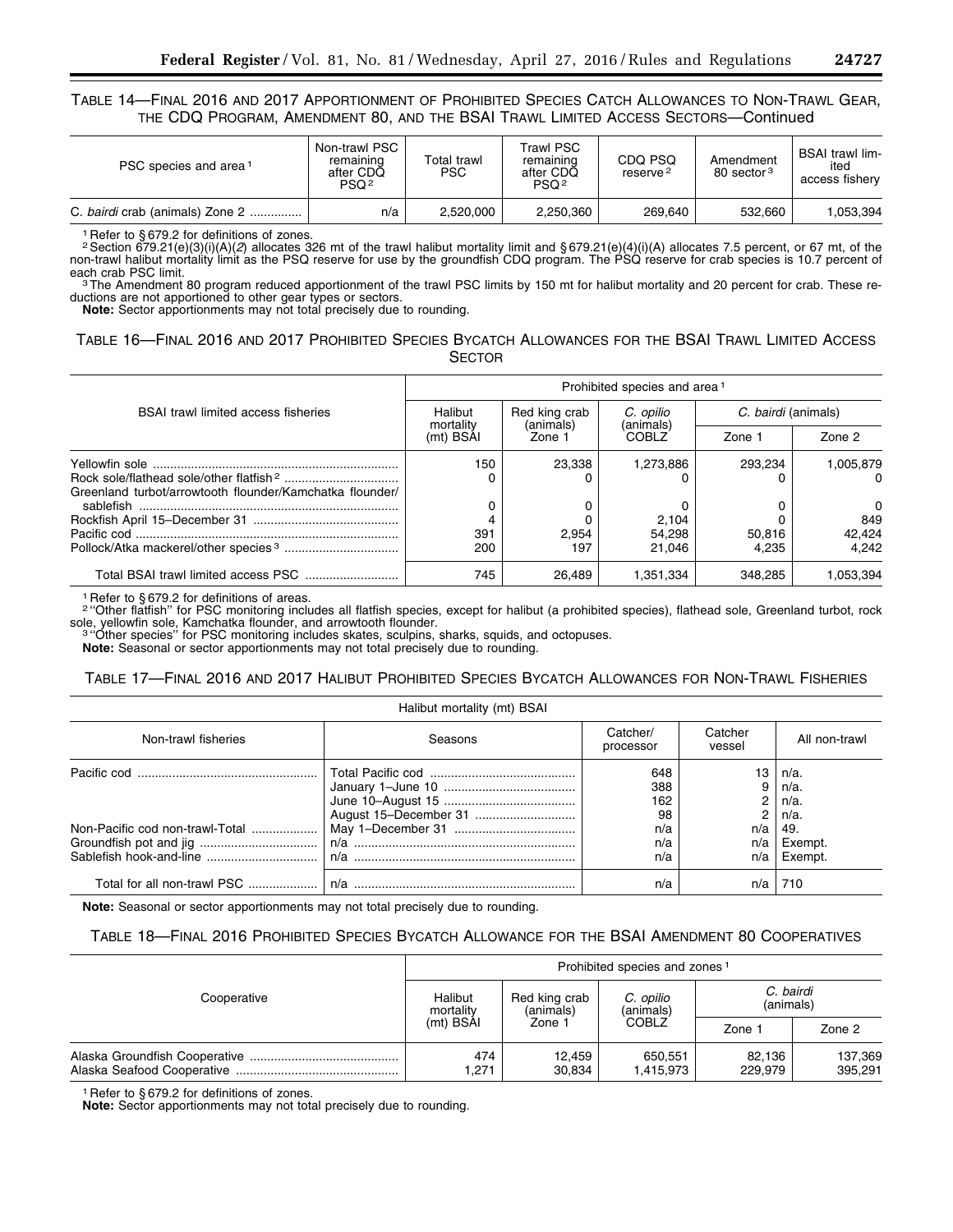#### **Classification**

The NMFS Assistant Administrator has determined that Amendment 111 to the FMP and this rule are necessary for the conservation and management of the groundfish fishery and that it is consistent with the Magnuson-Stevens Act and other applicable law.

This rule has been determined to be not significant for the purposes of Executive Order (E.O.) 12866.

#### *Small Entity Compliance Guide*

Section 212 of the Small Business Regulatory Enforcement Fairness Act of 1996 states that, for each rule or group of related rules for which an agency is required to prepare a Final Regulatory Flexibility Analysis, the agency shall publish one or more guides to assist small entities in complying with the rule, and shall designate such publications as ''small entity compliance guides.'' The preambles to the proposed rule and this final rule serve as the small entity compliance guide. This action does not require any additional compliance from small entities that is not described in the preambles. Copies of the proposed rule and this final rule are available from the NMFS Web site at *[http://](http://alaskafisheries.noaa.gov)  [alaskafisheries.noaa.gov.](http://alaskafisheries.noaa.gov)* 

### *Final Regulatory Flexibility Analysis*

This final regulatory flexibility analysis (FRFA) incorporates the Initial Regulatory Flexibility Analysis (IRFA), a summary of the significant issues raised by the public comments, NMFS' responses to those comments, and a summary of the analyses completed to support the action. NMFS published the proposed rule on November 16, 2015 (80 FR 71650), with comments invited through December 16, 2015. An IRFA was prepared and summarized in the Classification section of the preamble to the proposed rule. The FRFA describes the impacts on small entities, which are defined in the IRFA for this action and not repeated here. Analytical requirements for the FRFA are described in Regulatory Flexibility Act, section 304(a)(1) through (5), and summarized below.

The FRFA must contain:

1. A succinct statement of the need for, and objectives of, the rule;

2. A summary of the significant issues raised by the public comments in response to the IRFA, a summary of the assessment of the agency of such issues, and a statement of any changes made in the proposed rule as a result of such comments;

3. A description and an estimate of the number of small entities to which the rule will apply, or an explanation of why no such estimate is available;

4. A description of the projected reporting, recordkeeping and other compliance requirements of the rule, including an estimate of the classes of small entities which will be subject to the requirement and the type of professional skills necessary for preparation of the report or record; and

5. A description of the steps the agency has taken to minimize the significant economic impact on small entities consistent with the stated objectives of applicable statutes, including a statement of the factual, policy, and legal reasons for selecting the alternative adopted in the final rule and why each one of the other significant alternatives to the rule considered by the agency which affect the impact on small entities was rejected.

The ''universe'' of entities to be considered in a FRFA generally includes only those small entities that can reasonably be expected to be directly regulated by the action. If the effects of the rule fall primarily on a distinct segment of the industry, or portion thereof (*e.g.,* user group, gear type, geographic area), that segment would be considered the universe for purposes of this analysis.

In preparing a FRFA, an agency may provide either a quantifiable or numerical description of the effects of a rule (and alternatives to the rule), or more general descriptive statements, if quantification is not practicable or reliable.

Need for and Objectives of This Final Rule

The objective of this final rule is to decrease BSAI halibut PSC to the extent practicable by the BSAI groundfish fisheries while achieving, on a continuing basis, optimum yield from the BSAI groundfish fisheries. This rule achieves that objective by reducing the BSAI halibut PSC limits in four sectors of the BSAI groundfish fisheries and adopting the following new BSAI halibut PSC limits: 1,745 mt for the Amendment 80 sector; 745 mt for the BSAI trawl limited access sector; 710 mt for the BSAI non-trawl sector; and 315 mt for the CDQ Program. These new limits result in an overall BSAI halibut PSC limit of 3,515 mt. By reducing halibut PSC, this final rule may increase harvest opportunities for the directed halibut fisheries if the IPHC responds to this final rule by increasing catch limits for the directed halibut fisheries.

Summary of Significant Issues Raised During Public Comment

No comments were received that raised significant issues in response to the IRFA specifically; therefore, no changes were made to the rule as a result of comments on the IRFA. However, several comments were received on the economic impacts of Amendment 111 on different sectors of the groundfish and halibut fisheries and on fishing communities. For a summary of the comments received and the agency's responses, refer to the section above titled ''Response to Comments,'' particularly the sections titled ''Comments Associated with Specific National Standards'' and ''Comments Associated with the Analysis.''

Number and Description of Directly Regulated Small Entities

This action directly regulates those entities that participate in harvesting groundfish from the Federal or parallel groundfish fisheries of the BSAI subject to a halibut PSC limit. The Regulatory Flexibility Act (RFA) recognizes and defines three kinds of small entities that could be regulated by this action: (1) small businesses, (2) small non-profit organizations, and (3) small government jurisdictions. This action directly regulates small businesses that participate in the harvesting of groundfish, and small non-profit organizations.

In this FRFA, NMFS estimates the number of directly regulated small entities based on size criteria established for industry sectors defined by the Small Business Administration (SBA). According to the SBA criteria, the groundfish fishery is defined as a finfish harvesting sector. An entity primarily involved in finfish harvesting is a small entity if it is independently owned and operated and not dominant in its field of operation (including its affiliates), and if it has combined annual gross receipts not in excess of \$20.5 million for all its affiliated operations worldwide. Based on the best available and most recent data from 2014, a maximum of up to 178 vessels could be directly regulated by this action. This FRFA assumes that each vessel is a unique entity. Because of that, this FRFA likely overestimates the total number of directly regulated entities because some vessels are likely affiliated through common ownership. However, these potential affiliations are not known with the best available data and cannot be predicted.

Only 19 of these directly regulated entities are estimated to be small entities based on the best available data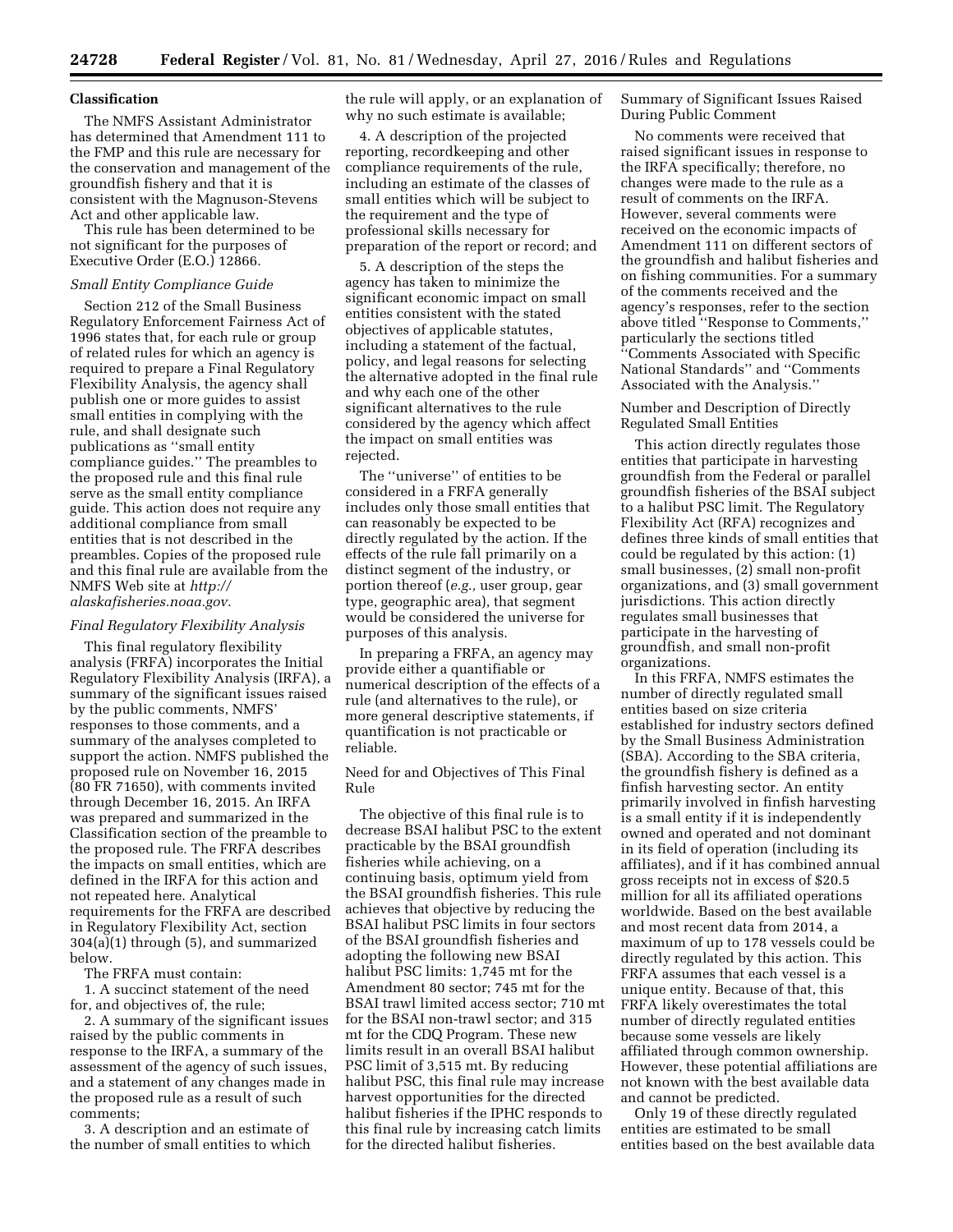on the gross receipts from these entities and their known affiliates. Seventeen of these small entities are hook-and-line catcher vessels that participate in the non-trawl sector, and two are trawl catcher vessels that participate in the BSAI trawl limited access sector, specifically the Pacific cod target fishery.

This final rule directly regulates all six of the CDQ groups: the Aleutian Pribilof Island Community Development Association, the Bristol Bay Economic Development Corporation, the Central Bering Sea Fishermen's Association, the Coastal Villages Region Fund, the Norton Sound Economic Development Corporation, and the Yukon Delta Fisheries Development Association. Each of the six CDQ groups receives an exclusive allocation of halibut PSC that will be reduced (*i.e.,* regulated) under this action. The six CDQ groups are nonprofit organizations and none is dominant in its field; consequently each is defined as a small entity under the RFA.

Recordkeeping and Reporting Requirements

This action does not modify recordkeeping or reporting requirements.

Description of Significant Alternatives Considered

The Council considered an extensive series of alternatives, options, and suboptions to reduce halibut PSC limits in the BSAI, including the ''no action'' alternative. The RIR presents the complete set of alternatives (see **ADDRESSES**). Alternative 1 is the status quo/no action alternative, which would retain the current BSAI halibut PSC limits in the FMP and in regulations. Alternative 2 would have amended the FMP and regulations to reduce BSAI halibut PSC limits for six groundfish sectors. Alternative 2 includes six options. Each of the options under Alternative 2 contained seven suboptions analyzing halibut PSC limit reductions ranging from 10 percent to 50 percent for each sector. Option 1 would have reduced halibut PSC limits for the Amendment 80 sector. The reductions ranged from 232 mt to 1,162 mt. Option 2 would have reduced halibut PSC limits for the BSAI trawl limited access sector. The reductions ranged from 87 mt to 437 mt. Option 3 would have reduced halibut PSC limits for the Pacific cod hook-and-line catcher/processor sector. The reductions ranged from 76 mt to 380 mt. Option 4 would have reduced halibut PSC limits for hook-and-line vessels participating in target fisheries other than Pacific cod

or sablefish. The reductions ranged from 6 mt to 29 mt. Option 5 would have reduced halibut PSC limits for the Pacific cod hook-and-line catcher vessel sector. The reductions ranged from 1 mt to 7 mt. Option 6 would have reduced halibut PSC limits for the CDQ Program. The reductions ranged from 39 mt to 196 mt. The variety of options and suboptions under Alternative 2 provided dozens of different combinations of halibut PSC limit reductions and allowed the Council and NMFS to consider a broad range of potential alternative actions.

After carefully considering these alternatives, the Council concluded that the preferred alternative represented the proper balance between achieving optimum yield by the groundfish fisheries and reducing bycatch by the groundfish fisheries to the extent practicable, taking into account the importance of the groundfish fisheries and the halibut fisheries to fishing communities. The other alternatives would have decreased bycatch by the groundfish fisheries either too much (going beyond what was practicable) or too little (falling short of what was practicable).

Section 2.5 of the Analysis describes other significant alternatives to the rule that the Council considered but did not advance for further analysis: (1) Apportioning the halibut PSC limit for the BSAI trawl limited access sector between American Fisheries Act (AFA) trawl catcher vessels and non-AFA trawl catcher vessels based on the halibut PSC by these vessel categories from 2009 through 2013; (2) implementing permanent measures in the Amendment 80 sector for deck sorting of halibut; and (3) establishing a seasonal apportionment of the halibut PSC limit for the BSAI trawl limited access sector. Each of these alternatives would have changed the current management structure for regulating halibut PSC limits in BSAI. The Council's preferred alternative is a straightforward reduction in halibut PSC limits by sector. The Council's preferred alternative leaves the current management structure intact and most expeditiously achieves the Council's objective of reducing halibut PSC limit to the extent practicable in accord with National Standard 9 and other national standards. The alternatives that were not advanced for further analysis would have taken substantially longer to develop and implement than the preferred alternative.

Based on the best available scientific data and information, none of the alternatives except the preferred alternative appear to have the potential to accomplish the stated objectives of the Magnuson-Stevens Act and other applicable statutes (as reflected in this action), while minimizing any significant adverse economic impact on small entities beyond those achieved under this action. This action will minimize bycatch to the extent practicable with existing management tools. Thus, this action will minimize the impacts on small entities in the BSAI groundfish fisheries and promote more efficient use of the available halibut PSC limits.

#### *Tribal Consultation*

Executive Order (E.O.) 13175 of November 6, 2000 (25 U.S.C. 450 note), the Executive Memorandum of April 29, 1994 (25 U.S.C. 450 note), the American Indian and Alaska Native Policy of the U.S. Department of Commerce (March 30, 1995), and the Department of Commerce Tribal Consultation and Coordination policy (78 FR 33331, June 4, 2013) outline the responsibilities of NMFS for Federal policies that have tribal implications. Section 161 of Public Law 108–199 (188 Stat. 452), as amended by section 518 of Public Law 109–447 (118 Stat. 3267), extends the consultation requirements of E.O. 13175 to Alaska Native corporations. Under the E.O. and agency policies, NMFS must ensure meaningful and timely input by tribal officials and representatives of Alaska Native corporations in the development of regulatory policies that have tribal implications.

Section 5(b)(2)(B) of E.O. 13175 requires NMFS to prepare a ''tribal summary impact statement'' for any regulation that has tribal implications, that imposes substantial direct compliance costs on Indian tribal governments, and is not required by statute. The tribal summary impact statement must contain (1) a description of the extent of the agency's prior consultation with tribal officials, (2) a summary of the nature of their concerns, (3) the agency's position supporting the need to issue the regulation, and (4) a statement of the extent to which the concerns of tribal officials have been met.

NMFS provided a copy of the Notice of Availability (80 FR 66486, October 29, 2015) and the proposed rule (80 FR 71650, November 16, 2015) to all federally recognized tribal governments and Alaska Native corporations to notify them of the opportunity to comment or request a consultation on this action. NMFS received no requests for consultation.

NMFS received comment on this action from three federally recognized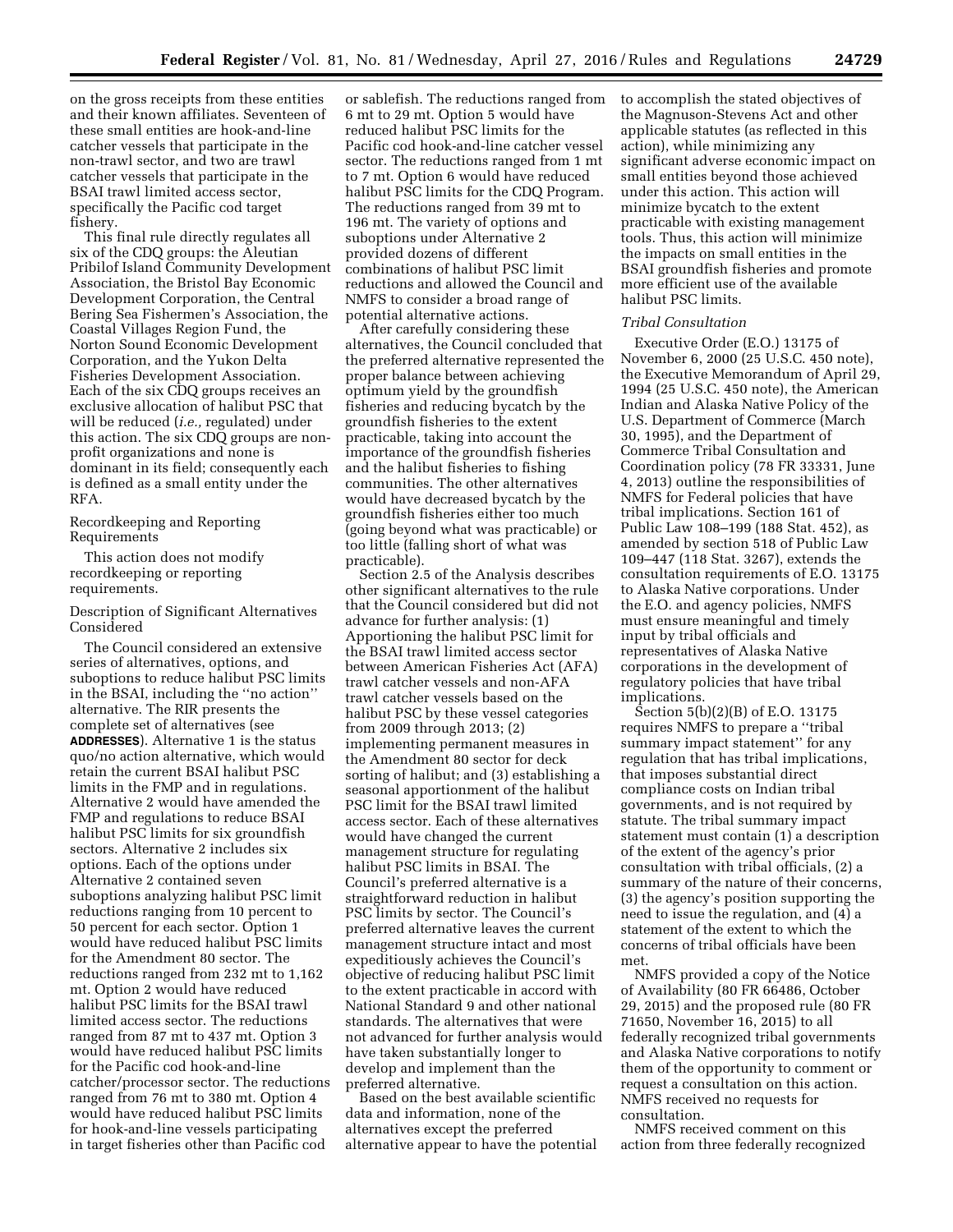tribes in Alaska and one Alaska Native corporation. All four entities supported adoption of Amendment 111. Three of the four entities favored larger PSC reductions than contained in Amendment 111. The preference for these commenters and other commenters for larger PSC reductions is addressed in the response to Comment 2. Even though three of these commenters favored larger PSC reductions, if the Secretary disapproved this action, there would be no reductions in the PSC limit for 2016 and no reductions in the PSC limit unless, and until, the Council and NMFS proposed a new rule adopting different PSC reductions. This would be against the interests of these four commenters, as they described those interests, in their comments because they supported adoption of the PSC reductions in Amendment 111.

#### **List of Subjects in 50 CFR Part 679**

Alaska, Fisheries, Reporting and recordkeeping requirements.

Dated: April 20, 2016.

# **Samuel D. Rauch III,**

*Deputy Assistant Administrator for Regulatory Programs, National Marine Fisheries Service.* 

For the reasons set out in the preamble, 50 CFR part 679 is amended as follows:

# **PART 679—FISHERIES OF THE EXCLUSIVE ECONOMIC ZONE OFF ALASKA**

■ 1. The authority citation for 50 CFR part 679 continues to read as follows:

**Authority:** 16 U.S.C. 773 *et seq.;* 1801 *et seq.;* 3631 *et seq.;* Pub. L. 108–447; Pub. L. 111–281.

■ 2. In § 679.2, revise the definitions for paragraph (5) of ''Directed fishing'', ''Herring Savings Area'', ''PSQ reserve'', and ''Sablefish (black cod)'' to read as follows:

# **§ 679.2 Definitions.**

\* \* \* \* \* *Directed fishing* means:

\* \* \* \* \*

(5) *With respect to the harvest of flatfish in the Bering Sea subarea,* for purposes of nonpelagic trawl restrictions under § 679.22(a) and modified nonpelagic trawl gear requirements under §§ 679.7(c)(5) and 679.24(f), fishing with nonpelagic trawl gear during any fishing trip that results in a retained aggregate amount of yellowfin sole, rock sole, Greenland turbot, arrowtooth flounder, flathead sole, Alaska plaice, and other flatfish that is greater than the retained amount

of any other fishery category defined under  $\S 679.21(b)(1)(ii)$  or of sablefish. \* \* \* \* \*

*Herring Savings Area* means any of three areas in the BSAI presented in Figure 4 to this part (see also § 679.21(b)(4) for additional closure information).

\* \* \* \* \* *PSQ reserve* means the amount of a prohibited species catch limit established under § 679.21 that has been allocated to the CDQ Program under § 679.21.

\* \* \* \* \* *Sablefish (black cod)* means *Anoplopoma fimbria.* (See also *IFQ sablefish; sablefish as a prohibited species* at § 679.21(a)(5); and *sablefish as a prohibited species* at § 679.24(c)(2)(ii)). \* \* \* \* \*

 $\blacksquare$  3. In § 679.7, revise paragraphs (a)(12),  $(k)(1)(v)$ , and  $(k)(4)(iii)$  to read as follows:

### **§ 679.7 Prohibitions.**

\* \* \* \* \*

(a) \* \* \*

(12) *Prohibited species donation program.* Retain or possess prohibited species, defined at § 679.21(a)(1), except as permitted to do so under the PSD program as provided by § 679.26, or as authorized by other applicable law. \* \* \* \* \*

- (k) \* \* \*
- $(1) * * * *$
- 

(v) *Directed fishing after a sideboard closure.* Use a listed AFA catcher/ processor or a catcher/processor designated on a listed AFA catcher/ processor permit to engage in directed fishing for a groundfish species or species group in the BSAI after the Regional Administrator has issued an AFA catcher/processor sideboard directed fishing closure for that groundfish species or species group under §§ 679.20(d)(1)(iv), 679.21(b)(4)(iii), or 679.21(e)(3)(v).

\* \* \* \* \* (4) \* \* \*

(iii) *Groundfish sideboard closures.*  Use an AFA catcher vessel to engage in directed fishing for a groundfish species or species group in the BSAI or GOA after the Regional Administrator has issued an AFA catcher vessel sideboard directed fishing closure for that groundfish species or species group under §§ 679.20(d)(1)(iv), 679.21(b)(4)(iii), or 679.21(e)(3)(iv), if the vessel's AFA permit does not contain a sideboard exemption for that groundfish species or species group. \* \* \* \* \*

■ 4. In § 679.21,

- a. Redesignate paragraph (b) as paragraph (a);
- b. Revise newly redesignated paragraph (a)(4);
- c. Add a new paragraph (b);
- d. Revise paragraph (e) heading;
- e. Remove and reserve paragraphs
- (e)(1)(iv), (e)(2), and (e)(3)(i)(A)(*2*);

■ f. Revise paragraph (e)(3)(ii) heading, paragraphs  $(e)(3)(ii)(A)$  and  $(C)$ ,  $(e)(3)(iv)$ introductory text, paragraph (e)(3)(iv)(B)(*2*) heading, (e)(3)(v), and  $(e)(3)(vi)(A)$  and  $(B);$ 

■ g. Remove and reserve paragraph  $(e)(4)$ ;

 $\blacksquare$  h. Remove paragraph (e)(5)(iv);

- i. Revise paragraphs (e)(6)(i) and (ii), and  $(e)(7)(i)$ ;
- j. Remove and reserve paragraph  $(e)(7)(v)$ ; and

 $\blacksquare$  k. Remove paragraph (e)(8).

The revisions and additions read as follows:

### **§ 679.21 Prohibited species bycatch management.**

 $(a) * * * *$ 

\* \* \* \* \*

(4) *Prohibited species taken seaward of the EEZ off Alaska.* No vessel fishing for groundfish in the GOA or BSAI may have on board any species listed in this paragraph (a) that was taken in waters seaward of these management areas, regardless of whether retention of such species was authorized by other applicable laws.

(b) *BSAI halibut PSC limits*—(1) *Establishment of BSAI halibut PSC limits.* Subject to the provisions in paragraphs (b)(1)(i) through (iv) of this section, the following four BSAI halibut PSC limits are established, which total 3,515 mt: Amendment 80 sector—1,745 mt; BSAI trawl limited access sector— 745 mt; BSAI non-trawl sector—710 mt; and CDQ Program—315 mt (established as a PSQ reserve).

(i) *Amendment 80 sector.* The PSC limit of halibut caught while conducting any fishery in the Amendment 80 sector is an amount of halibut equivalent to 1,745 mt of halibut mortality. Halibut PSC limits within the Amendment 80 sector will be established for Amendment 80 cooperatives and the Amendment 80 limited access fishery according to the procedure and formulae in  $\S 679.91(d)$  and (f). If halibut PSC is assigned to the Amendment 80 limited access fishery, it will be apportioned into PSC allowances for trawl fishery categories according to the procedure in paragraphs (b)(1)(ii)(A)(*2*) and (*3*) of this section.

(ii) *BSAI trawl limited access sector*— (A) *General.* (*1*) The PSC limit of halibut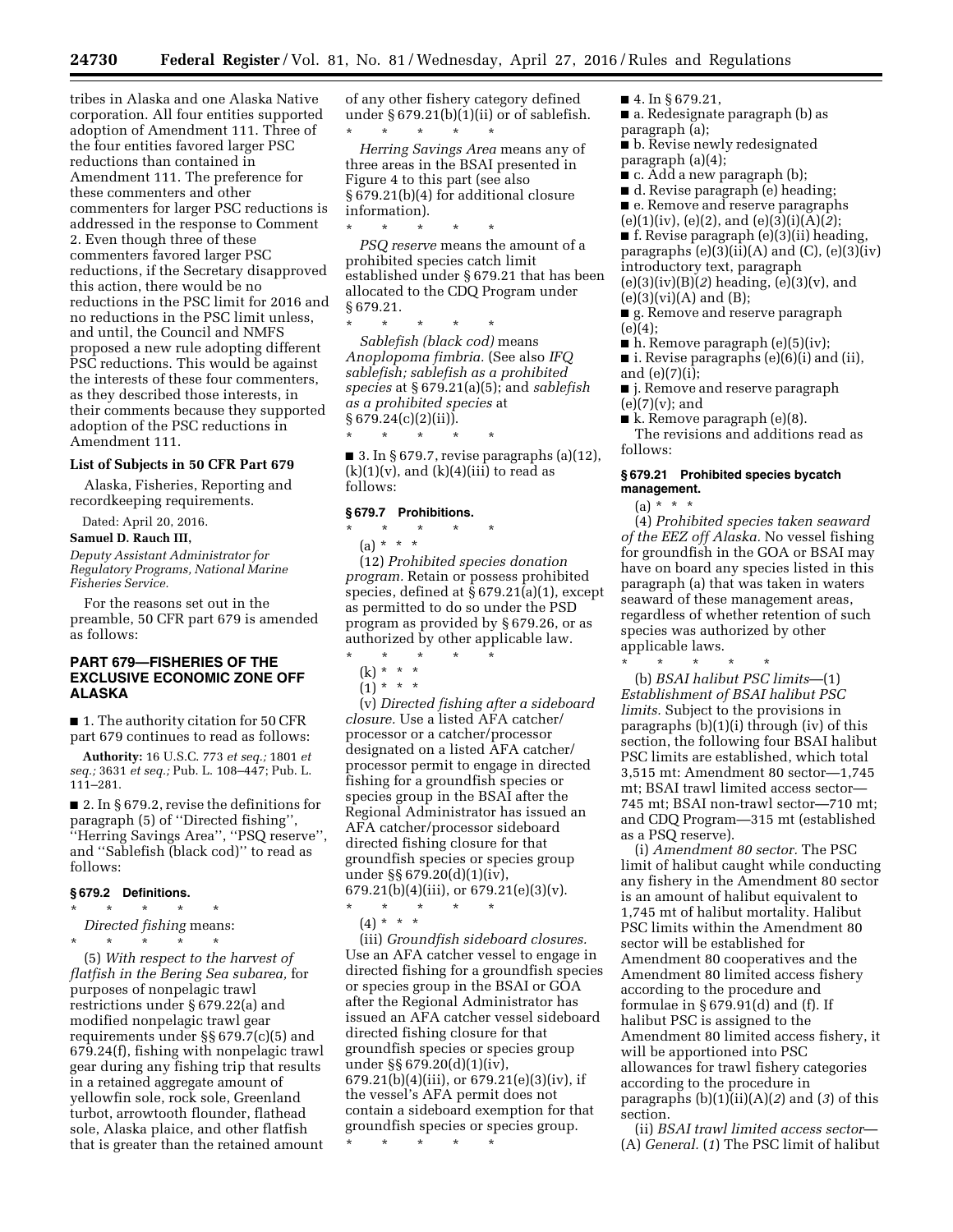caught while conducting any fishery in the BSAI trawl limited access sector is an amount of halibut equivalent to 745 mt of halibut mortality.

(*2*) NMFS, after consultation with the Council, will apportion the PSC limit set forth under paragraph (b)(1)(ii)(A)(*1*) of this section into PSC allowances for the trawl fishery categories defined in paragraphs (b)(1)(ii)(B)(*1*) through (*6*) of this section.

(*3*) Apportionment of the trawl halibut PSC limit set forth under paragraph (b)(1)(ii)(A)(*1*) of this section among the trawl fishery categories will be based on each category's proportional share of the anticipated halibut PSC during a fishing year and the need to optimize the amount of total groundfish harvested under the halibut PSC limit for this sector.

(*4*) The sum of all PSC allowances for this sector will equal the PSC limit set forth under paragraph (b)(1)(ii)(A)(*1*) of this section.

(B) *Trawl fishery categories.* For purposes of apportioning the trawl PSC limit set forth under paragraph  $(b)(1)(ii)(A)(1)$  of this section among trawl fisheries, the following fishery categories are specified and defined in terms of round-weight equivalents of those groundfish species or species groups for which a TAC has been specified under § 679.20.

(*1*) *Midwater pollock fishery.* Fishing with trawl gear during any weekly reporting period that results in a catch of pollock that is 95 percent or more of the total amount of groundfish caught during the week.

(*2*) *Flatfish fishery.* Fishing with trawl gear during any weekly reporting period that results in a retained aggregate amount of rock sole, ''other flatfish,'' and yellowfin sole that is greater than the retained amount of any other fishery category defined under this paragraph  $(b)(1)(ii)(B).$ 

(*i*) *Yellowfin sole fishery.* Fishing with trawl gear during any weekly reporting period that is defined as a flatfish fishery under this paragraph (b)(1)(ii)(B)(*2*) and results in a retained amount of yellowfin sole that is 70 percent or more of the retained aggregate amount of rock sole, ''other flatfish,'' and yellowfin sole.

(*ii*) *Rock sole/flathead sole/Alaska plaice/''other flatfish'' fishery.* Fishing with trawl gear during any weekly reporting period that is defined as a flatfish fishery under this paragraph (b)(1)(ii)(B)(*2*) and is not a yellowfin sole fishery as defined under paragraph  $(b)(1)(ii)(B)(2)(i)$  of this section.

(*3*) *Greenland turbot/arrowtooth flounder/Kamchatka flounder/sablefish fishery.* Fishing with trawl gear during

any weekly reporting period that results in a retained aggregate amount of Greenland turbot, arrowtooth flounder, Kamchatka flounder, and sablefish that is greater than the retained amount of any other fishery category defined under this paragraph (b)(1)(ii)(B).

(*4*) *Rockfish fishery.* Fishing with trawl gear during any weekly reporting period that results in a retained aggregate amount of rockfish species that is greater than the retained amount of any other fishery category defined under this paragraph (b)(1)(ii)(B).

(*5*) *Pacific cod fishery.* Fishing with trawl gear during any weekly reporting period that results in a retained aggregate amount of Pacific cod that is greater than the retained amount of any other groundfish fishery category defined under this paragraph  $(b)(1)(ii)(B).$ 

(*6*) *Pollock/Atka mackerel/''other species.''* Fishing with trawl gear during any weekly reporting period that results in a retained aggregate amount of pollock other than pollock harvested in the midwater pollock fishery defined under paragraph (b)(1)(ii)(B)(*1*) of this section, Atka mackerel, and ''other species'' that is greater than the retained amount of any other fishery category defined under this paragraph  $(b)(1)(ii)(B)$ .

(C) *Halibut PSC in midwater pollock fishery.* Any amount of halibut that is incidentally taken in the midwater pollock fishery, as defined in paragraph (b)(1)(ii)(B)(*1*) of this section, will be counted against the halibut PSC allowance specified for the pollock/Atka mackerel/''other species'' category, as defined in paragraph (b)(1)(ii)(B)(*6*) of this section.

(iii) *BSAI Non-trawl Sector*—(A) *General.* (*1*) The PSC limit of halibut caught while conducting any fishery in the BSAI non-trawl sector is an amount of halibut equivalent to 710 mt of halibut mortality.

(*2*) NMFS, after consultation with the Council, will apportion the PSC limit set forth under paragraph (b)(1)(iii)(A)(*1*) into PSC allowances for the non-trawl fishery categories defined under paragraph (b)(1)(iii)(B) of this section.

(*3*) Apportionment of the non-trawl halibut PSC limit of 710 mt among the non-trawl fishery categories will be based on each category's proportional share of the anticipated halibut PSC during a fishing year and the need to optimize the amount of total groundfish harvested under the halibut PSC limit for this sector.

(*4*) The sum of all PSC allowances for this sector will equal the PSC limit set

forth under paragraph (b)(1)(iii)(A)(*1*) of this section.

(B) *Non-trawl fishery categories.* For purposes of apportioning the non-trawl halibut PSC limit among fisheries, the following fishery categories are specified and defined in terms of roundweight equivalents of those BSAI groundfish species for which a TAC has been specified under § 679.20.

(*1*) *Pacific cod hook-and-line catcher vessel fishery.* Catcher vessels fishing with hook-and-line gear during any weekly reporting period that results in a retained catch of Pacific cod that is greater than the retained amount of any other groundfish species.

(*2*) *Pacific cod hook-and-line catcher/ processor fishery.* Catcher/processors fishing with hook-and-line gear during any weekly reporting period that results in a retained catch of Pacific cod that is greater than the retained amount of any other groundfish species.

(*3*) *Sablefish hook-and-line fishery.*  Fishing with hook-and-line gear during any weekly reporting period that results in a retained catch of sablefish that is greater than the retained amount of any other groundfish species.

(*4*) *Groundfish jig gear fishery.* Fishing with jig gear during any weekly reporting period that results in a retained catch of groundfish.

(*5*) *Groundfish pot gear fishery.*  Fishing with pot gear under restrictions set forth in § 679.24(b) during any weekly reporting period that results in a retained catch of groundfish.

(*6*) *Other non-trawl fisheries.* Fishing for groundfish with non-trawl gear during any weekly reporting period that results in a retained catch of groundfish and does not qualify as a Pacific cod hook-and-line catcher vessel fishery, a Pacific cod hook-and-line catcher/ processor fishery, a sablefish hook-andline fishery, a jig gear fishery, or a groundfish pot gear fishery as defined under paragraphs (b)(1)(iii)(B)(*1*) through (*5*) of this section.

(iv) *CDQ Program.* The PSC limit of halibut caught while conducting any fishery in the CDQ Program is an amount of halibut equivalent to 315 mt of halibut mortality. The PSC limit to the CDQ Program will be treated as a Prohibited Species Quota (PSQ) reserve to the CDQ Program for all purposes under 50 CFR part 679 including §§ 679.31 and 679.7(d)(3). The PSQ limit is not apportioned by gear, fishery, or season.

(2) *Seasonal apportionments of BSAI halibut PSC allowances*—(i) *General.*  NMFS, after consultation with the Council, may apportion a halibut PSC allowance on a seasonal basis.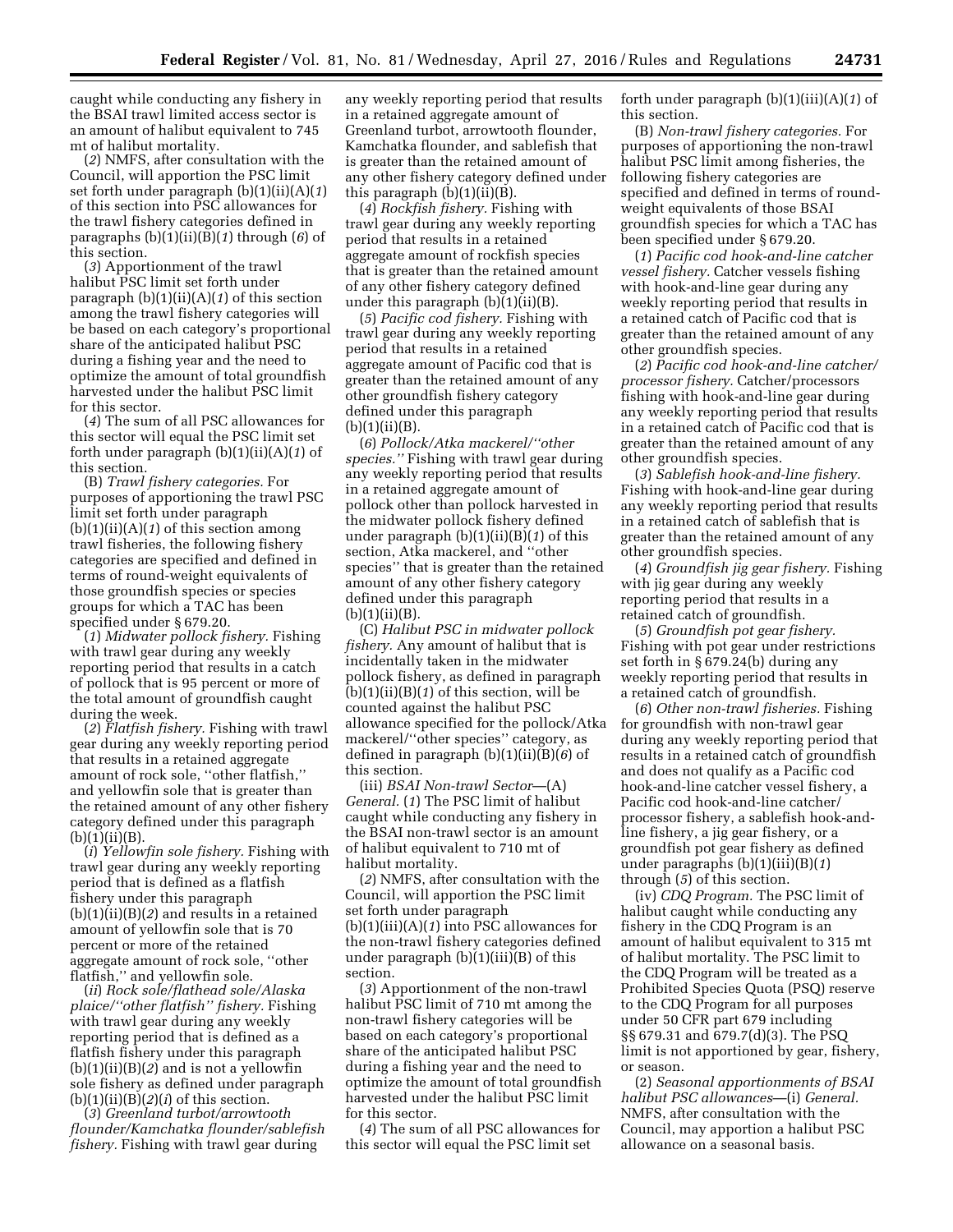(ii) *Factors to be considered.* NMFS will base any seasonal apportionment of a PSC allowance on the following types of information:

(A) Seasonal distribution of prohibited species;

(B) Seasonal distribution of target groundfish species relative to prohibited species distribution;

(C) Expected PSC needs on a seasonal basis relevant to change in prohibited species biomass and expected catches of target groundfish species;

(D) Expected variations in PSC rates throughout the fishing year;

(E) Expected changes in directed groundfish fishing seasons;

(F) Expected start of fishing effort; or (G) Economic effects of establishing seasonal prohibited species

apportionments on segments of the target groundfish industry. (iii) *Seasonal trawl fishery PSC* 

*allowances*—(A) *Unused seasonal apportionments.* Unused seasonal apportionments of trawl fishery PSC allowances made under paragraph (b)(2) of this section will be added to its respective fishery PSC allowance for the next season during a current fishing year.

(B) *Seasonal apportionment exceeded.* If a seasonal apportionment of a trawl fishery PSC allowance made under paragraph (b)(2) of this section is exceeded, the amount by which the seasonal apportionment is exceeded will be deducted from its respective apportionment for the next season during a current fishing year.

(iv) *Seasonal non-trawl fishery PSC allowances*—(A) *Unused seasonal apportionments.* Any unused portion of a seasonal non-trawl fishery PSC allowance made under paragraph (b)(2) of this section will be reapportioned to the fishery's remaining seasonal PSC allowances during a current fishing year in a manner determined by NMFS, after consultation with the Council, based on the types of information listed under paragraph (b)(2)(ii) of this section.

(B) *Seasonal apportionment exceeded.* If a seasonal apportionment of a non-trawl fishery PSC allowance made under paragraph (b)(2) of this section is exceeded, the amount by which the seasonal apportionment is exceeded will be deducted from the fishery's remaining seasonal PSC allowances during a current fishing year in a manner determined by NMFS, after consultation with the Council, based on the types of information listed under paragraph (b)(2)(ii) of this section.

(3) *Notification of allowances*—(i) *General.* NMFS will publish in the **Federal Register,** for up to two fishing years, the proposed and final BSAI

halibut PSC allowances, the seasonal apportionments thereof, and the manner in which seasonal apportionments of non-trawl fishery PSC allowances will be managed.

(ii) *Public comment.* Public comment will be accepted by NMFS on the proposed PSC allowances seasonal apportionments thereof, and the manner in which seasonal apportionments of non-trawl fishery PSC allowances will be managed, for a period specified in the notice of proposed specifications published in the **Federal Register.** 

(4) *Management of BSAI halibut PSC allowances—*(i) *Trawl sector*— *Amendment 80 limited access fishery and BSAI trawl limited access sector: closures*—(A) *Exception.* When a PSC allowance, or seasonal apportionment thereof, specified for the pollock/Atka mackerel/''other species'' fishery category, as defined in paragraph  $(b)(1)(ii)(B)(6)$  of this section is reached, only directed fishing for pollock is closed to trawl vessels using nonpelagic trawl gear.

(B) *Closures.* Except as provided in paragraph  $(b)(4)(i)(A)$  of this section, if, during the fishing year, the Regional Administrator determines that U.S. fishing vessels participating in any of the trawl fishery categories listed in paragraphs (b)(1)(ii)(B)(*2*) through (*6*) of this section will catch the halibut PSC allowance, or seasonal apportionment thereof, specified for that fishery category under paragraph (b)(1)(i) or (b)(1)(ii) of this section, NMFS will publish in the **Federal Register** the closure of the entire BSAI to directed fishing for each species and/or species group in that fishery category for the remainder of the year or for the remainder of the season.

(ii) *BSAI non-trawl sector: closures.* If, during the fishing year, the Regional Administrator determines that U.S. fishing vessels participating in any of the non-trawl fishery categories listed under paragraph  $(b)(1)(iii)$  of this section will catch the halibut PSC allowance, or seasonal apportionment thereof, specified for that fishery category under paragraph (b)(1)(iii) of this section, NMFS will publish in the **Federal Register** the closure of the entire BSAI to directed fishing with the relevant gear type for each species and/ or species group in that fishery category.

(iii) *AFA PSC sideboard limits.*  Halibut PSC limits for the AFA catcher/ processor sector and the AFA trawl catcher vessel sector will be established pursuant to § 679.64(a) and (b) and managed through directed fishing closures for the AFA catcher/processor sector and the AFA trawl catcher vessel

sector in the groundfish fisheries for which the PSC limit applies. \* \* \* \* \*

(e) *BSAI PSC limits for crab, salmon, herring*—

\* \* \* \* \*

(3) \* \* \*

(ii) *Red king crab, C. bairdi, and C. opilio*—(A) *General.* For vessels engaged in directed fishing for groundfish in the BSAI, other than vessels fishing under a CQ permit assigned to an Amendment 80 cooperative, the PSC limits for red king crab, *C. bairdi,* and *C. opilio* will be apportioned to the trawl fishery categories defined in paragraphs  $(e)(3)(iv)(B)$  through  $(F)$  of this section. \* \* \* \* \*

(C) *Incidental catch in midwater pollock fishery.* Any amount of red king crab, *C. bairdi,* or *C. opilio* that is incidentally taken in the midwater pollock fishery as defined in paragraph  $(e)(3)(iv)(A)$  of this section will be counted against the bycatch allowances specified for the pollock/Atka mackerel/ ''other species'' category defined in paragraph  $(e)(3)(iv)(F)$  of this section. \* \* \* \* \*

(iv) *Trawl fishery categories.* For purposes of apportioning trawl PSC limits for crab and herring among fisheries, other than crab PSC CQ assigned to an Amendment 80 cooperative, the following fishery categories are specified and defined in terms of round-weight equivalents of those groundfish species or species groups for which a TAC has been specified under § 679.20.

\* \* \* \* \*

(B) \* \* \*

(*2*) *Rock sole/flathead sole/Alaska plaice/''other flatfish'' fishery.* \* \* \* \* \* \* \* \*

(v) *AFA prohibited species catch limitations.* Crab PSC limits for the AFA catcher/processor sector and the AFA trawl catcher vessel sector will be established according to the procedures and formulas set out in § 679.64(a) and (b) and managed through directed fishing closures for the AFA catcher/ processor sector and the AFA trawl catcher vessel sector in the groundfish fisheries for which the PSC limit applies.

 $(vi) * * * *$ 

(A) Crab PSC limits for the Amendment 80 sector in the BSAI will be established according to the procedure and formulae set out in § 679.91(d) through (f); and

(B) Crab PSC assigned to the Amendment 80 limited access fishery will be managed through directed fishing closures for Amendment 80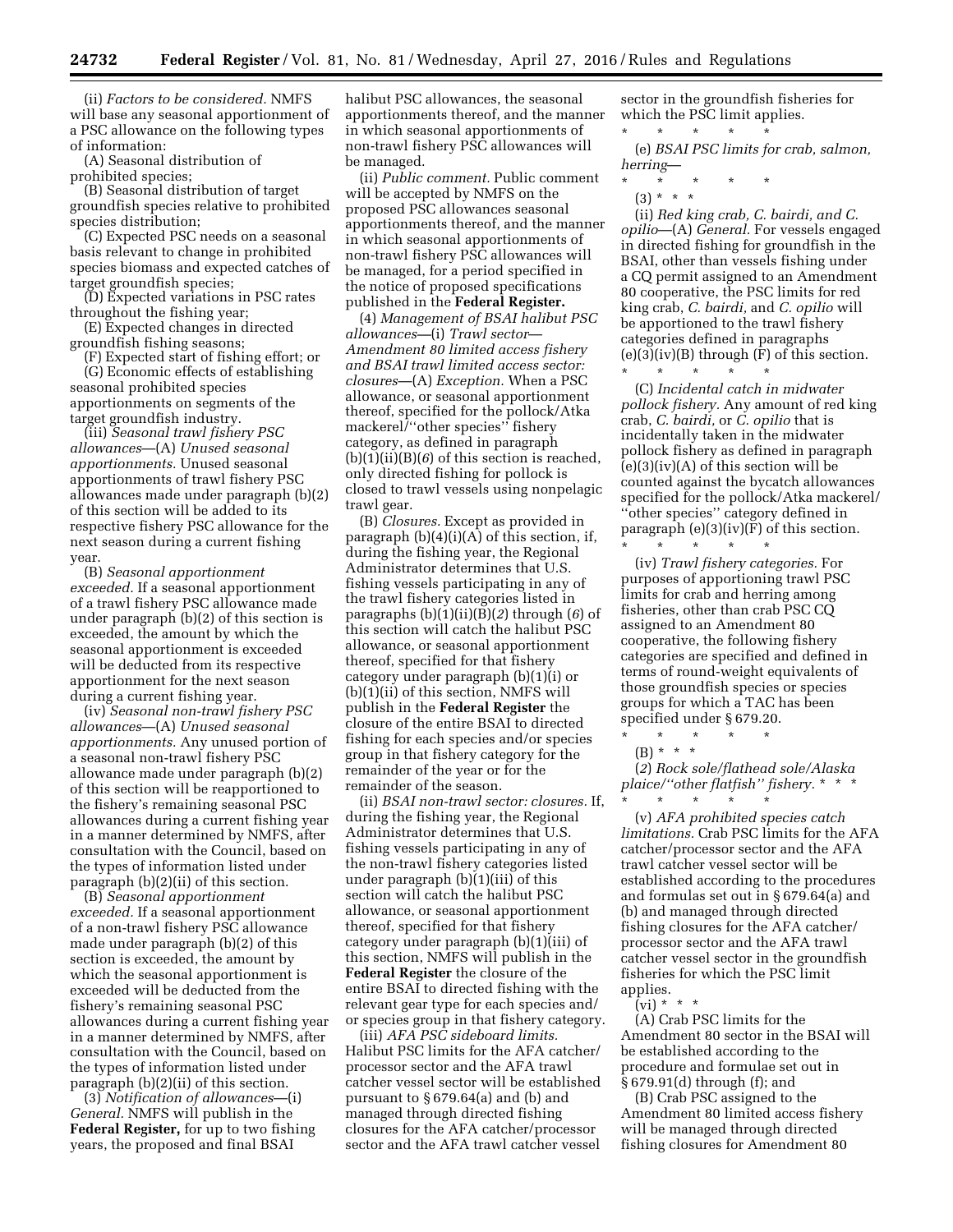vessels to which the crab bycatch limits apply.

\* \* \* \* \*

(6) \* \* \* (i) *General.* NMFS will publish in the **Federal Register**, for up to two fishing years, the annual red king crab PSC limit, and, if applicable, the amount of this PSC limit specified for the RKCSS, the annual *C. bairdi* PSC limit, the annual *C. opilio* PSC limit, the proposed and final PSQ reserve amounts, the proposed and final bycatch allowances, and the seasonal apportionments thereof, as required by paragraph (e) of this section.

(ii) *Public comment.* Public comment will be accepted by NMFS on the proposed annual red king crab PSC limit and, if applicable, the amount of this PSC limit specified for the RKCSS, the annual *C. bairdi* PSC limit, the annual *C. opilio* PSC limit, the proposed and final bycatch allowances, seasonal apportionments thereof, and the manner in which seasonal apportionments of non-trawl fishery bycatch allowances will be managed, for a period specified in the notice of proposed specifications published in the **Federal Register.**   $(7) * * * *$ 

(i) *Exception.* When a bycatch allowance, or seasonal apportionment thereof, specified for the pollock/Atka mackerel/''other species'' fishery category is reached, only directed fishing for pollock is closed to trawl vessels using nonpelagic trawl gear. \* \* \* \* \*

 $\blacksquare$  5. In § 679.31, revise paragraph  $(a)(4)$ to read as follows:

### **§ 679.31 CDQ and PSQ reserves, allocations, and transfers.**

(a) \* \* \* (4) *PSQ reserve.* (See § 679.21(e)(3)(i)(A) and (b)(1)(iv)) \* \* \* \* \*

 $\blacksquare$  6. In § 679.64, revise paragraph (a)(3) to read as follows:

### **§ 679.64 Harvesting sideboard limits in other fisheries.**

 $(a) * * * *$ 

(3) *How will AFA catcher/processor sideboard limits be managed?* The Regional Administrator will manage groundfish harvest limits and PSC bycatch limits for AFA catcher/ processors through directed fishing closures in fisheries established under paragraph (a)(1) of this section in accordance with the procedures set out in §§ 679.20(d)(1)(iv) and 679.21(b)(4)(iii).

\* \* \* \* \*

 $\blacksquare$  7. In § 679.91, revise paragraphs  $(d)(1)$ and (3) to read as follows:

## **§ 679.91 Amendment 80 Program annual harvester privileges.**

\* \* \* \* \*

(d) \* \* \*

(1) *Amount of Amendment 80 halibut PSC for the Amendment 80 sector.* The amount of halibut PSC limit for the Amendment 80 sector for each calendar year is specified in Table 35 to this part.

That halibut PSC is then assigned to Amendment 80 cooperatives and the Amendment 80 limited access fishery pursuant to paragraphs (d)(2) and (3) of this section. If one or more Amendment 80 vessels participate in the Amendment 80 limited access fishery, the halibut PSC limit assigned to the Amendment 80 sector will be reduced pursuant to paragraph (d)(3) of this section.

\* \* \* \* \*

(3) *Amount of Amendment 80 halibut PSC assigned to the Amendment 80 limited access fishery.* The amount of Amendment 80 halibut PSC assigned to the Amendment 80 limited access fishery is equal to the amount of halibut PSC assigned to the Amendment 80 sector, as specified in Table 35 to this part, subtracting the amount of Amendment 80 halibut PSC assigned as CQ to all Amendment 80 cooperatives as determined in paragraph (d)(2)(iv) of this section, multiplied by 80 percent.

#### **§§ 679.20, 679.23, 679.24, 679.25, and 679.26 [Amended]**

\* \* \* \* \*

■ 8. At each of the locations shown in the ''Location'' column, remove the phrase indicated in the ''Remove'' column and replace it with the phrase indicated in the ''Add'' column for the number of times indicated in the ''Frequency'' column.

| ∣ ocation | Remove                                                                                           | Add                                                                                       | Freauency |
|-----------|--------------------------------------------------------------------------------------------------|-------------------------------------------------------------------------------------------|-----------|
|           | │ § 679.21(b) ……………………………………… │<br>,§ 679.21(b) …………………………………………<br>「§ 679.21(b) ……………………………………… | § 679.21(a) ………………………………………<br>§ 679.21(a) ………………………………………<br>§ 679.21(a) ……………………………………… |           |

■ 9. Revise table 35 to part 679 to read as follows:

TABLE 35 TO PART 679—APPORTIONMENT OF CRAB PSC AND HALIBUT PSC BETWEEN THE AMENDMENT 80 AND BSAI TRAWL LIMITED ACCESS SECTORS

| Fishery                                                       | <b>Halibut PSC</b><br>limit in the<br><b>BSAI</b><br>(mt) | Zone 1 Red king crab<br>PSC limit                                          | C. opilio crab PSC limit   Zone 1 C. bairdi crab<br>$(COBLZ)$ | PSC limit | Zone 2 C, bairdi crab<br>PSC limit |  |  |
|---------------------------------------------------------------|-----------------------------------------------------------|----------------------------------------------------------------------------|---------------------------------------------------------------|-----------|------------------------------------|--|--|
|                                                               |                                                           | as a percentage of the total BSAI trawl PSC limit after allocation as PSQ. |                                                               |           |                                    |  |  |
| Amendment 80 sector<br><b>BSAI</b> trawl limited ac-<br>cess. | 1.745<br>745                                              | 49.98 !                                                                    |                                                               |           | 23.67<br>46.81                     |  |  |